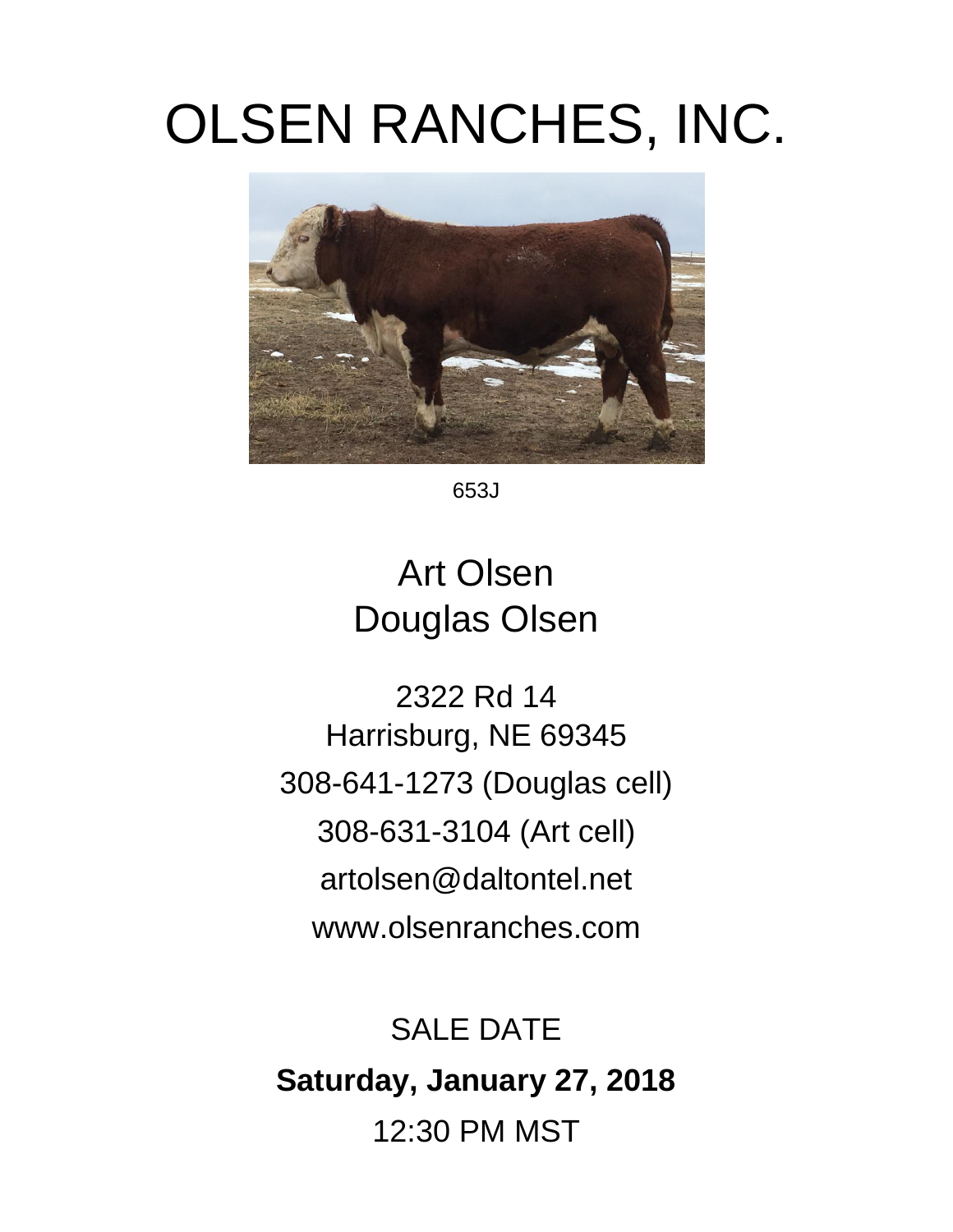Olsen Ranches, Inc. Annual Bull Sale January 27, 2018 Sale - 12:30 pm Lunch Available Harrisburg, Nebraska

Welcome to Olsen Ranches! We invite you to look over our program and evaluate how we may be able to assist your livestock needs. We have worked to develop a set of functional cows and to make breeding decisions using as many tools possible such as EPDs, feed intake measurements, breed indices, and DNA enhancements to take the risk out of the cattle we select and ultimately market. With the current tight margins, we understand the importance of each decision you make for your operation. As the nation's cow herd expands and feeder calf supplies become greater, we will see the marketplace reward cattle that have identifiable genetic value. Whether you retain ownership or sell calves at weaning, the genetics you use to produce your replacements and your calves will have a large impact on your operation. We would encourage you to evaluate our bulls and consider how they would fit your operation in the years ahead.

We take pride in our commercial cow herd and the demand we have for our harvest ready cattle. Our last set of steers graded 94% choice or better; the steers out of our commercial cows routinely grade 90-97% choice or prime. We are focused on maternal cows that will produce calves that are desirable for the market place and the consumer of the beef they produce. We believe these bulls have the ability to fit in a straight breeding program to increase calf value or crossbreeding program to gain heterosis and complement the industry's cow herd. These bulls have the ability to add profitability through heterosis and maintain carcass premiums in a crossbreeding system. These bulls were feed efficiency tested from March 24, 2017, to June 4, 2017. We are able to measure very accurate feed intake on individual animals through our GrowSafe system. All sale bulls will have Genomic Enhanced EPDs. This enhancement is done by combining a DNA test with the conventional EPD and allows for an animal to have more accuracy for each trait.

As we have developed our registered Hereford cattle, we have chosen sires that have already proven themselves in our commercial herd. We are excited to offer you these bulls with outstanding carcass EPDs and proven maternal traits well suited to our high plains environment.

At our sale, the bulls will have a base price. If more than one person is interested in a particular bull, the price of that bull will be raised in \$100 increments.

We would enjoy the opportunity to visit with you about our program or answer any questions you may have. We are located 25 miles south of Scottsbluff or 17 miles north of Kimball on Highway 71, and 10 miles west on Banner County Road 14. You will find us very open and honest about our cattle. Feel free to call and make arrangements anytime to view our cow herd or our bulls. We believe there is value in these bulls for the producer who retains ownership through the feedyard or who sells weaned calves.

If you cannot attend the sale on the  $27<sup>th</sup>$ , please contact us and we will accommodate you. More pictures will be on our website - www.olsenranches.com. Thank you for letting us show you how our bulls could work for you.

Art and Douglas Olsen (308) 641-1273 (Douglas) (308) 631-3104 (Art)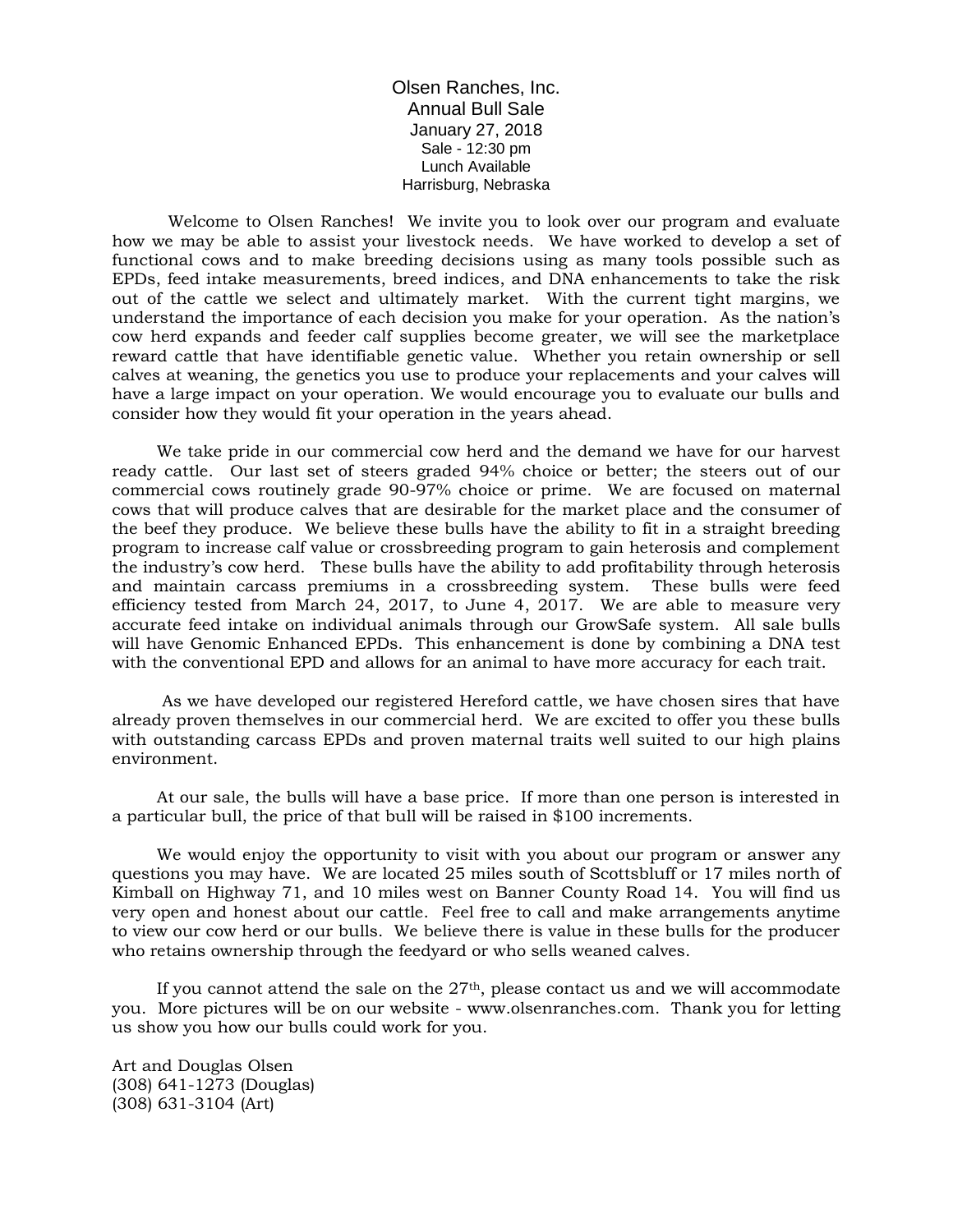#### PERFORMANCE INFORMATION

Quality performance information is extremely important to our operation. The EPD terms are defined on the following page. The table with the breed average EPDs and the average of our sale bulls shows some of the selection pressure that we have achieved with our program. Our pressure on calving ease, moderate growth, lower feed intake, average milk, smaller cow size, better udders, and especially carcass traits are evident in the following table.

| carcass traits are evident in the following table.<br>Avg. EPDs for 2016 Born Calves<br>CED BW WW YW DMI SC SCF MK M&G CEM MCW<br>REA IMARBI<br>$\mathsf{ICW}$ |  |  |  |  |  |  |  |  |  |  |  |     |        |  |     |  |       |            |
|----------------------------------------------------------------------------------------------------------------------------------------------------------------|--|--|--|--|--|--|--|--|--|--|--|-----|--------|--|-----|--|-------|------------|
|                                                                                                                                                                |  |  |  |  |  |  |  |  |  |  |  |     |        |  |     |  |       |            |
|                                                                                                                                                                |  |  |  |  |  |  |  |  |  |  |  |     |        |  |     |  |       |            |
|                                                                                                                                                                |  |  |  |  |  |  |  |  |  |  |  |     |        |  |     |  |       |            |
|                                                                                                                                                                |  |  |  |  |  |  |  |  |  |  |  | Udd | Teat I |  | FT. |  | BMI I | <b>CHB</b> |
| Olsen Sale Bull EPD Avg  9.0   0.7   46   76   0.0   1.2   13.5   23   46   5.0   70   1.31   1.36   60   0.04   0.37   0.39   \$23   \$28                     |  |  |  |  |  |  |  |  |  |  |  |     |        |  |     |  |       |            |
| Breed Avg. for 2016 Born   1.6   3.1   50   81   0.1   0.9   13.7   23   48   1.7   88   1.18   1.18   63   0.01   0.35   0.10   \$22   \$28                   |  |  |  |  |  |  |  |  |  |  |  |     |        |  |     |  |       |            |

Because of data collected on animals in a pedigree, EPDs are superior to an animal's actual measurements in predicting an animal's genetic potential. For more information about the American Hereford Association's performance measurements, check www.hereford.org or the preface of the AHA sire summary under "Records/TPR". Performance pedigrees of the animals can also be found on AHA's website through an "EPD Search" using the guest option and using the animal's name or registration number to look up any animal.

#### **Weight and Feed Efficiency Terms**

Feed Efficiency Trial March 24 – June 4, 2017

- ADG The average daily gain of the individual during the 70 day feed efficiency test
- 6/3 WT The actual weight at the end of the feed efficiency test
- Scrotal Actual scrotal measurement
- F/G The feed to gain ratio during the 70 day feed efficiency test note that a lower ratio is more feed efficient
- ADJ F/G The feed to gain ratio during the 70 day test that is adjusted for an animal's body weight
- RFI The Residual Feed Intake is the difference between an animal's actual feed intake and its expected feed intake based on its size and growth over a specified period. An animal with a lower RFI value is more feed efficient.
- RG The Residual Gain is the difference between an animal's actual gain and its expected gain based on intake and body weight. An animal with a higher value is more efficient.
- FE Index Feed Efficiency Index is an index that combines the value of gain and the cost of intake. Higher is more desirable.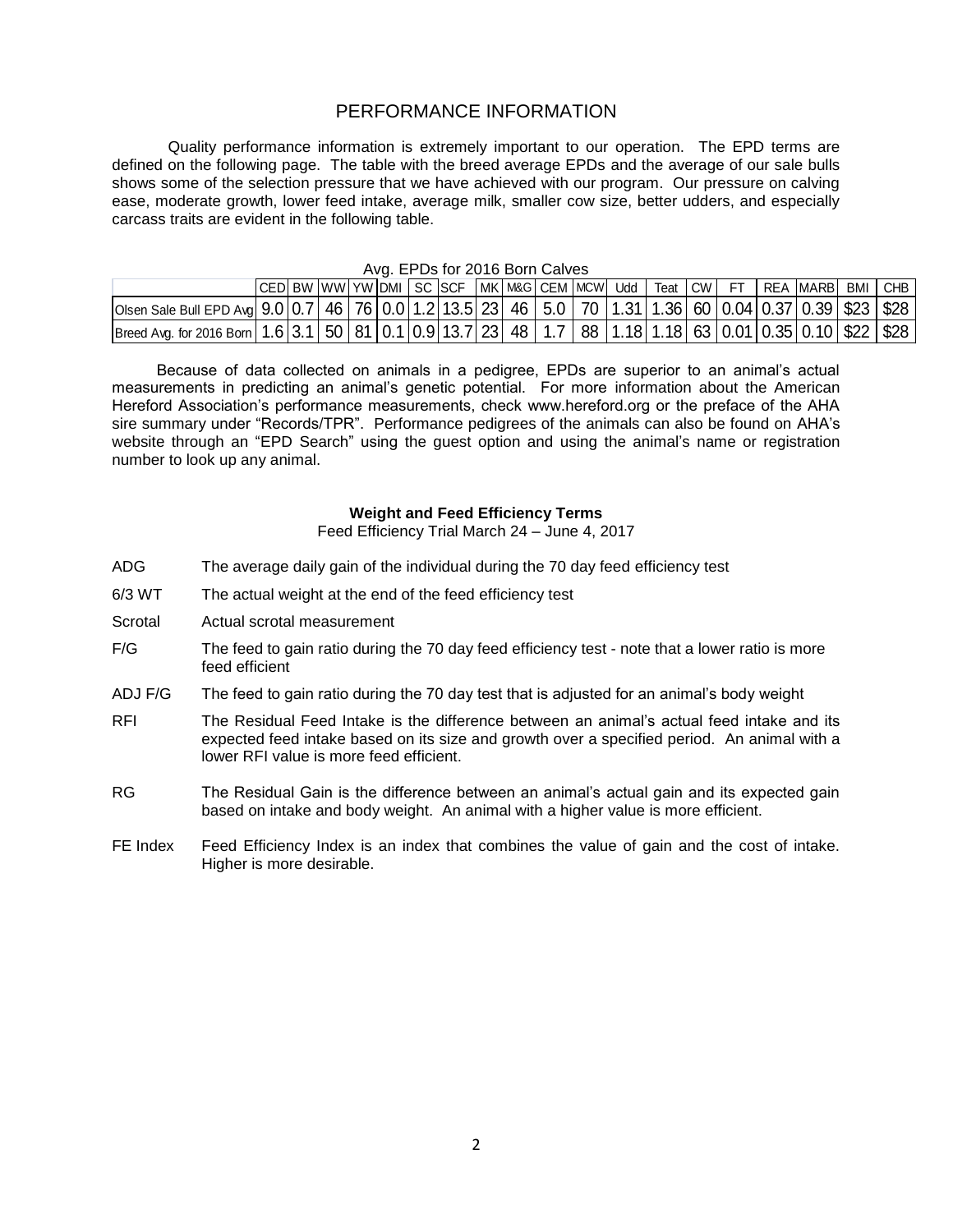### **Understanding Hereford EPDs**

The American Hereford Association (AHA) currently produces expected progeny differences (EPDs) for 17 traits and calculates three profit (\$) indexes. AHA's genetic evaluation makes use of a Marker Effects Model that allows the calculation of EPDs by incorporating the pedigree, phenotypic and genomic profile of an animal. Animals that have a genomic profile will be denoted with a GE-EPD logo.

The current suite of Hereford EPDs and \$ indexes includes:

#### **Calving Ease — Direct (CE)**

CE EPD is based on calving ease scores and birth weights and is measured on a percentage. CE EPD indicates the influence of the sire on calving ease in females calving at 2 years of age. For example, if sire A has a CE EPD of 6 and sire B has a CE EPD of -2, then you would expect on average if comparably mated, sire A's calves would be born with an 8% more likely chance of being unassisted when compared to sire B's calves.

#### **Birth Weight (BW)**

BW EPD is an indicator trait for calving ease and is measured in pounds. For example, if sire A has a BW EPD of 3.6 and sire B has a BW EPD of 0.6, then you would expect on average if comparably mated, sire A's calves would come 3 lb. heavier at birth when compared to sire B's calves. Larger BW EPDs usually, but not always, indicate more calving difficulty. The figure in parentheses found after each EPD is an accuracy value or reliability of the EPD.

#### **Weaning Weight (WW)**

WW EPD is an estimate of pre-weaning growth that is measured in pounds. For example, if sire A has a WW EPD of 60 and sire B has a WW EPD of 40, then you would expect on average if comparably mated, sire A's calves would weigh 20 lb. heavier at weaning when compared to sire B's calves.

#### **Yearling Weight (YW)**

YW EPD is an estimate of post-weaning growth that is measured in pounds. For example, if sire A has a YW EPD of 100 and sire B has a YW EPD of 70, then you would expect on average if comparably mated, sire A's calves would weigh 30 lb. heavier at a year of age when compared to sire B's calves.

#### **Dry Matter Intake (DMI)**

The Dry Matter Intake EPD predicts the daily consumption of pounds of feed. For example, if sire A has a DMI EPD of 1.1 and sire B has a DMI EPD of 0.1, you would expect sire B's progeny, if comparably mated, to consume on average 1 pound of feed less per day.

#### **Scrotal Circumference (SC)**

Measured in centimeters and adjusted to 365 days of age, SC EPD is the best estimate of fertility. It is related to the bull's own semen quantity and quality, and is also associated with age at puberty of sons and daughters. Larger SC EPDs suggest younger age at puberty. Yearling sons of a sire with a .7 SC EPD should have yearling scrotal circumference measurements that average 0.7 centimeters (cm) larger than progeny by a bull with an EPD of 0.0 cm.

#### **Sustained Cow Fertility**

The AHA's new Sustained Cow Fertility EPD (SCF) is a prediction of a cow's ability to continue to calve from three years of age through twelve years of age, given she calved as a two-year-old. The EPD is expressed as a deviation in the proportion of the ten-possible calving's to twelve years old expressed as a probability. For example, the daughters of a bull with a 30 EPD would have the genetic potential to have one more calf by age twelve then the daughters from a bull with a 20 EPD. In other words, the daughters from the 30 EPD bull would have a 10% greater probability of having one more calf than the bull with a 20 EPD. This is equivalent to saying that the daughters are 10% more likely to remain in the herd to age 12.

#### **Maternal Milk (MM)**

The milking ability of a sire's daughters is expressed in pounds of calf weaned. It predicts the difference in average weaning weights of sires' daughters' progeny due to milking ability. Daughters of the sire with a +14 MM EPD should produce progeny with 205-day weights averaging 24 lb. more (as a result of greater milk production) than daughters of a bull with a MM EPD of -10 lb.  $(14 \text{ minus } -10.0 = 24 \text{ lb.})$ . This difference in weaning weight is due to total milk production during the entire lactation.

#### **Maternal Milk & Growth (M&G)**

Maternal Milk & Growth reflects what the sire is expected to transmit to his daughters for a combination of growth genetics through weaning and genetics for milking ability. It is an estimate of daughters' progeny weaning weight. A bull with a 29 lb. M&G EPD should sire daughters with progeny weaning weights averaging 19 lb. heavier than progeny of a bull's daughters with a M&G EPD of 10 lb. (29 minus  $10 = 19$  lb.). It is equal to one-half the sire's weaning weight EPD, plus all of his MM EPD. No accuracy is associated with this since it is simply a mathematical combination of two other EPDs. It is sometimes referred to as "total maternal" or "combined maternal."

#### **Maternal Calving Ease (MCE)**

MCE EPD predicts how easily a sires daughters will calve at 2 years of age and is measured on a percentage. For example, if sire A has a MCE EPD of 7 and sire B has a CE EPD of -3, then you would expect on average if comparably mated, sire A's daughters would calve with a 10% more likely chance of being unassisted when compared to sire B's daughters.

#### **Mature Cow Weight (MCW)**

The MCW EPD was designed to help breeders select sires that will either increase or decrease mature size of cows in the herd. The trait was developed after years of cow weight data collection and the EPD relates directly to the maintenance requirements of a cow herd. For example, if sire A has a MCW EPD of 100 and sire B has an EPD of 85, then you would expect the females of sire A, if mated to similar cows, to be 15 lb. heavier at mature size.

#### **Udder suspension (UDDR)**

UDDR EPDs are reported on a 9 (very tight) to 1 (very pendulous) scoring scale. Differences in sire EPDs predict the

difference expected in the sires' daughters' udder characteristics when managed in the same environment.

For example, if sire A has a UDDR EPD of 0.4, and sire B has a UDDR EPD of -0.1, the difference in the values is 0.5, or one-half of a score. If daughters of sires A and B are raised and managed in the same environment, you would expect half a score better udder suspension in daughters of sire A, compared to sire B.

#### **Teat size (TEAT)**

TEAT EPDs are reported on a 9 (very small) to 1 (very large, balloon shaped) scoring scale. Differences in sire EPDs predict the difference expected in the sires' daughters' udder characteristics when managed in the same environment.

For example, if sire A has a teat size EPD of 0.4, and sire B has a teat size EPD of -0.1, the difference in the values is 0.5, or one-half of a score. If daughters of sires A and B are raised and managed in the same environment, you would expect half a score smaller teat size in daughters of sire A, compared to sire B.

#### **Carcass Weight (CW)**

Carcass weight is a beneficial trait when considering the impact that pounds have relative to end product value. At the same age constant endpoint, sires with higher values for carcass weight will add more pounds of hot carcass weight compared to sires with lower values for carcass weight. For example, if sire A has a CW EPD of 84 and sire B has a CW EPD 64, then you would expect the progeny of sire A, if harvested at the same age constant endpoint, to have a 20-lb. advantage in terms of hot carcass weight.

#### **Rib Fat (FAT)**

The FAT EPD reflects differences in adjusted 365-day, 12th-rib fat thickness based on carcass measurements of harvested cattle. Sires with low, or negative FAT EPDs are expected to produce leaner progeny than sires with higher EPDs. Ultrasound measures are also incorporated into this trait and have been shown to be highly correlated with the performance of slaughter progeny. All data is expressed on a carcass scale.

#### **Ribeye Area (REA)**

REA EPDs reflect differences in an adjusted 365-day ribeye area measurement based on carcass measurements of harvested cattle. Sires with relatively higher REA EPDs are expected to produce better- muscled and higher percentage yielding slaughter progeny than will sires with lower REA EPDs. Ultrasound measurements are also incorporated into this trait and have been shown to be highly correlated with the performance of slaughter progeny. All data is expressed on a carcass scale.

#### **Marbling (MARB)**

MARB EPDs reflect differences in an adjusted 365-day marbling score (intramuscular fat, [IMF]) based on carcass measurements of harvested cattle. Breeding cattle with higher MARB EPDs should produce slaughter progeny with a higher degree of IMF and therefore higher quality grades. Ultrasound measurements are also incorporated into this trait and have been shown to be highly correlated with the performance of slaughter progeny. All data is expressed on a carcass scale.

#### **Baldie Maternal Index (BMI\$)**

The Baldy Maternal Index is a maternally focused index that is based on a production system that uses Hereford x Angus cross cows. Progeny of these cows are directed towards Certified Hereford Beef. This index has significant weight on Sustained Cow Fertility, which predicts fertility and longevity of females. There is a slightly positive weight on Weaning Weight, Mature Cow Weight and Milk which accounts for enough growth but ensures females do not increase inputs. There is some negative emphasis on Dry Matter Intake, but a positive weighting on Carcass Weight which is anticipated to provide profitability from finishing of non-replacement females and castrated males. Marbling and Rib-eye Area are also positively weighted to keep the harvested progeny successful for CHB. This index is geared to identify Hereford bulls that will be profitable when used in a rotational cross with mature commercial Angus cows.

#### **Brahman Influence Index (BII\$)**

The Brahman Influence Index is a maternally focused index that is based on a production system that uses Brahman x Hereford cross cows. Progeny of these cows are directed towards a commodity beef market since Certified Hereford Beef does not accept Brahman influenced cattle. This index has significant weight on Sustained Cow Fertility, which predicts fertility and longevity of females. There is a slightly positive weight on Weaning Weight, Mature Cow Weight and Milk which accounts for enough growth but ensures females do not increase inputs. There is some negative emphasis on Dry Matter Intake, but a positive weighting on Carcass Weight which is anticipated to provide profitability in finishing non-replacement females and castrated males. Marbling and Rib-eye Area are also positively weighted to keep harvested progeny successful for a variety of commodity based programs. This index targets producers that use Hereford bulls on Brahman influenced cows.

#### **Certified Hereford Beef Index (CHB\$)**

The Certified Hereford Beef Index is a terminal sire index that is built on a production system where Hereford bulls are mated to mature commercial Angus cows and all progeny will be targeted for Certified Hereford Beef after the finishing phase. This index has significant weight on Carcass Weight to ensure profit on the rail. As well there is a positive weighting for Average Daily Gain along with a negative weighting on Dry Matter Intake to ensure efficient pounds of growth in the finishing phase. Keep in mind, this production system takes advantage of complimentary breeding with the commercial Angus cow. Although Marbling is weighted positively in this index, a positive weighting for Rib-eye Area and a negative weighting for Back Fat are a greater priority in this index to allow for optimum end-product merit. This is the only index that has no emphasis on fertility. Remember that no replacement heifers are being retained.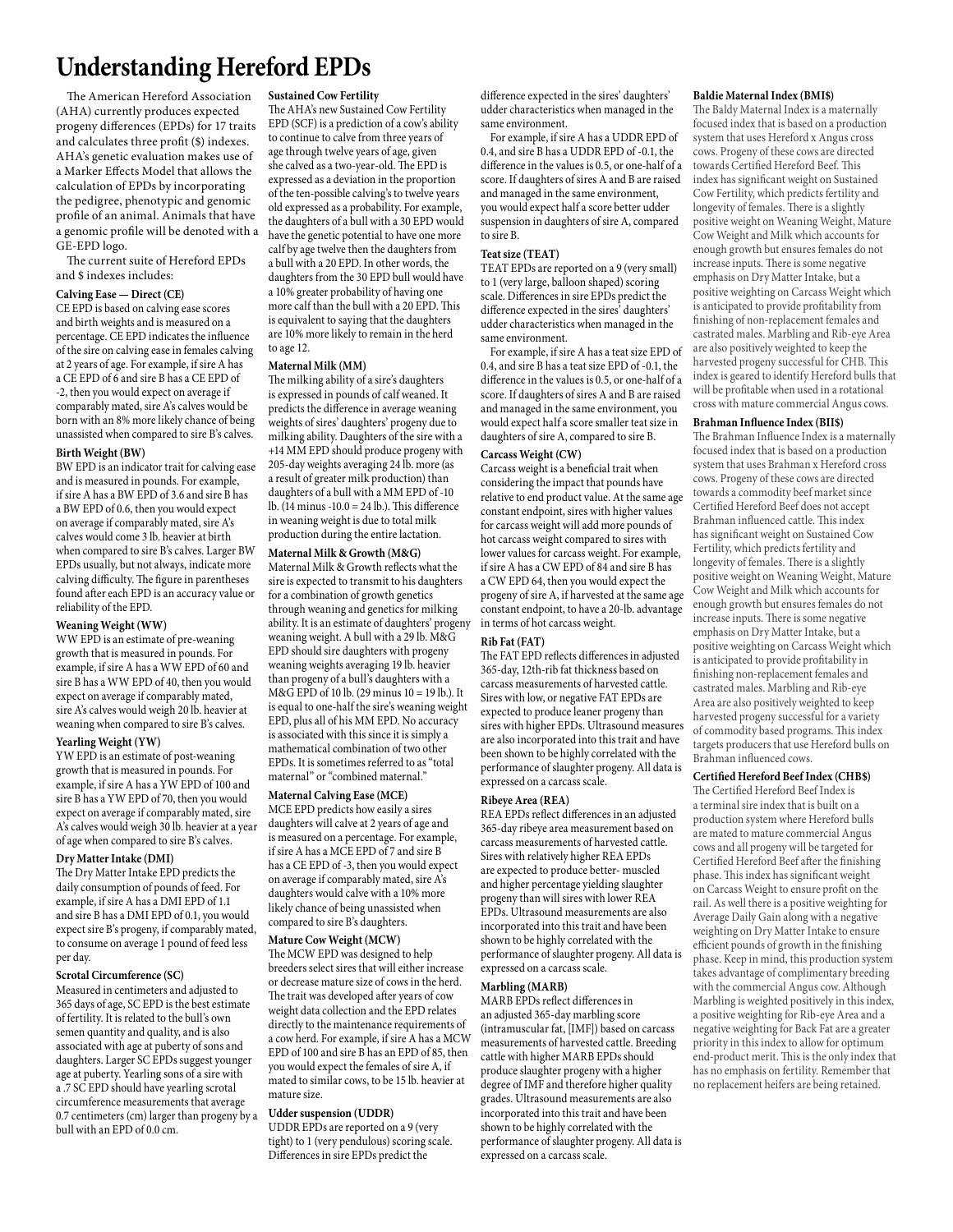| 690Z  | OR PROFICIENT 690Z     | Polled    | 43860062                                                                                                                   |     |            |    |    |     |    |      |                            |           |             |                          | Ratio                          |      |            |
|-------|------------------------|-----------|----------------------------------------------------------------------------------------------------------------------------|-----|------------|----|----|-----|----|------|----------------------------|-----------|-------------|--------------------------|--------------------------------|------|------------|
|       |                        |           |                                                                                                                            |     |            |    |    |     |    |      |                            |           |             | <b>BW</b>                | 90%                            |      |            |
| Sire: |                        |           | BAR JZ TRADITION 434V {SOD, DLF, HYF, IEF} (P23143259)<br>EFBEEF SCHU-LAR PROFICIENT N093 {SOD, DLF, HYF, IEF} (P42444860) |     |            |    |    |     |    |      |                            |           |             | <b>WW</b><br>YW.         | 111%<br>114%                   |      |            |
|       |                        |           | GERBER 117F DIXIE 009K {DLF, HYF, IEF} (P42068219)                                                                         |     |            |    |    |     |    |      |                            |           |             | Cont                     | 38                             |      |            |
|       |                        |           |                                                                                                                            |     |            |    |    |     |    |      |                            |           |             |                          |                                |      |            |
|       |                        |           | UPS DOMINO 3027 {CHB, SOD, DLF, HYF, IEF} (42426386)<br>Dam: OR 3027 MISS DOMINO 003R {DLF, HYF, IEF} (43173334)           |     |            |    |    |     |    |      |                            |           |             |                          | <b>Feed Efficiency</b>         |      |            |
|       |                        |           | DS RAM DOMET 804 (42969990)                                                                                                |     |            |    |    |     |    |      |                            |           |             | ADG.                     | 5.11                           |      |            |
|       | 6/3/17 WT              | 930       |                                                                                                                            |     |            |    |    |     |    |      |                            |           |             | <b>RFI</b><br>FE Index   | 0.58<br>\$5.72                 |      |            |
|       |                        |           |                                                                                                                            |     |            |    |    |     |    |      |                            |           |             |                          |                                |      |            |
| CED   | <b>BW</b><br><b>WW</b> | <b>YW</b> | <b>DMI</b>                                                                                                                 | SC  | <b>SCF</b> |    |    |     |    |      | MK M&G CEM MCW UDD TEAT    | <b>CW</b> | <b>FT</b>   | <b>REA</b>               | <b>MARB</b>                    |      | BMI CHB    |
| 14.5  | $-0.6$<br>42           | 73        | 0.3                                                                                                                        | 0.9 | 18.5       | 33 | 54 | 9.2 | 57 |      | $1.20$ 1.30                | 59        | $0.05$ 0.45 |                          | 0.38                           | \$27 | \$26       |
| 653J  | OR 485T FEDERAL 653J   |           |                                                                                                                            |     |            |    |    |     |    |      |                            |           |             |                          |                                |      |            |
|       |                        | Polled    | 43860111                                                                                                                   |     |            |    |    |     |    |      |                            |           |             | <b>BW</b>                | Ratio<br>101%                  |      |            |
|       |                        |           | KJ HVH 33N REDEEM 485T ET {CHB, DLF, HYF, IEF} (P42834201)                                                                 |     |            |    |    |     |    |      |                            |           |             | <b>WW</b>                | 101%                           |      |            |
| Sire: |                        |           | C&L CT FEDERAL 485T 6Y {CHB, DLF, HYF, IEF} (P43214122)                                                                    |     |            |    |    |     |    |      |                            |           |             | <b>YW</b>                | 103%                           |      |            |
|       |                        |           | C&L MISS JUNIOR 408 1T {DLF, HYF, IEF} (P42829524)                                                                         |     |            |    |    |     |    |      |                            |           |             | Cont                     | 38                             |      |            |
|       |                        |           | CSU RAM DOMINATOR 4203 {SOD, DLF, HYF, IEF} (42531422)                                                                     |     |            |    |    |     |    |      |                            |           |             |                          |                                |      |            |
|       |                        |           | Dam: OR RAM DOMET H310 (43472997)<br>OR L008 MISS HARLAND 103Z (43274124)                                                  |     |            |    |    |     |    |      |                            |           |             |                          | Feed Efficiency                |      |            |
|       |                        |           |                                                                                                                            |     |            |    |    |     |    |      |                            |           |             | <b>ADG</b><br><b>RFI</b> | 4.98<br>$-2.15$                |      |            |
|       | 6/3/17 WT              | 905       |                                                                                                                            |     |            |    |    |     |    |      |                            |           |             |                          | FE Index \$22.30               |      |            |
| CED   | <b>BW</b><br><b>WW</b> | <b>YW</b> | <b>DMI</b>                                                                                                                 | SC  | <b>SCF</b> |    |    |     |    |      | MK M&G CEM MCW UDD TEAT CW |           | FT          | <b>REA</b>               | <b>MARB</b>                    |      | BMI CHB    |
| 8.6   | 55<br>2.1              | 88        | $-0.1$                                                                                                                     | 1.0 | 16.0       | 18 | 46 | 3.2 | 96 | 1.20 | 1.10                       | 61        | $0.04$ 0.29 |                          | 0.07                           | \$25 | \$29       |
| N651  | OR 3575 ADVANCE N651   |           |                                                                                                                            |     |            |    |    |     |    |      |                            |           |             |                          |                                |      |            |
|       |                        |           |                                                                                                                            |     |            |    |    |     |    |      |                            |           |             |                          |                                |      |            |
|       |                        | Horned    | 43860123                                                                                                                   |     |            |    |    |     |    |      |                            |           |             |                          | Ratio                          |      |            |
|       |                        |           |                                                                                                                            |     |            |    |    |     |    |      |                            |           |             | <b>BW</b>                | 99%                            |      |            |
|       |                        |           | HH ADVANCE 1045L {CHB, DLF, IEF} (42151369)                                                                                |     |            |    |    |     |    |      |                            |           |             | <b>WW</b>                | 83%                            |      |            |
| Sire: |                        |           | DS 1045 ADVANCE 3575N {CHB, DLF, HYF, IEF} (42394633)<br>DS 6805 MS TROY 8605 {DLF, HYF, IEF} (41046851)                   |     |            |    |    |     |    |      |                            |           |             | <b>YW</b><br>Cont        | 99%<br>38                      |      |            |
|       |                        |           |                                                                                                                            |     |            |    |    |     |    |      |                            |           |             |                          |                                |      |            |
|       |                        |           | CSU RAM DOMINATOR 4203 {SOD, DLF, HYF, IEF} (42531422)<br>Dam: DS RAM DOMET 702 {DLF, HYF, IEF} (42877029)                 |     |            |    |    |     |    |      |                            |           |             |                          | <b>Feed Efficiency</b>         |      |            |
|       |                        |           | DS 1045 ADV LADY 3560N (42394697)                                                                                          |     |            |    |    |     |    |      |                            |           |             | ADG                      | 5.13                           |      |            |
|       |                        |           |                                                                                                                            |     |            |    |    |     |    |      |                            |           |             | <b>RFI</b>               | $-1.70$                        |      |            |
|       | 6/3/17 WT 915          |           |                                                                                                                            |     |            |    |    |     |    |      |                            |           |             | FE Index                 | \$21.27                        |      |            |
| CED   | BW                     | WW YW     | DMI                                                                                                                        | SC  | SCF        |    |    |     |    |      | MK M&G CEM MCW UDD TEAT CW |           | FT          | <b>REA</b>               | <b>MARB</b>                    |      | BMI CHB    |
| 4.1   | 3.2<br>42              | 77        | 0.0                                                                                                                        | 1.1 | 9.2        | 13 | 34 | 1.2 | 79 |      | $1.30 \, 1.40$             | 71        | $0.06$ 0.64 |                          | 0.62                           |      | $$20$ \$34 |
| N660  | OR 3575 ADVANCE N660   |           |                                                                                                                            |     |            |    |    |     |    |      |                            |           |             |                          |                                |      |            |
|       |                        | Horned    | 43860063                                                                                                                   |     |            |    |    |     |    |      |                            |           |             | <b>BW</b>                | Ratio<br>103%                  |      |            |
|       |                        |           | HH ADVANCE 1045L {CHB, DLF, IEF} (42151369)                                                                                |     |            |    |    |     |    |      |                            |           |             | <b>WW</b>                | 105%                           |      |            |
| Sire: |                        |           | DS 1045 ADVANCE 3575N {CHB, DLF, HYF, IEF} (42394633)                                                                      |     |            |    |    |     |    |      |                            |           |             | <b>YW</b>                | 94%                            |      |            |
|       |                        |           | DS 6805 MS TROY 8605 {DLF, HYF, IEF} (41046851)                                                                            |     |            |    |    |     |    |      |                            |           |             | Cont                     | 38                             |      |            |
|       |                        |           | UPS DOMINO 3027 {CHB, SOD, DLF, HYF, IEF} (42426386)                                                                       |     |            |    |    |     |    |      |                            |           |             |                          |                                |      |            |
|       |                        |           | Dam: OR 3027 MISS DOMINO 006R {DOD} (43173323)<br>DS 9059 MS BEEF 815 (42969991)                                           |     |            |    |    |     |    |      |                            |           |             | <b>ADG</b>               | <b>Feed Efficiency</b><br>4.18 |      |            |
|       | 6/3/17 WT 845          |           |                                                                                                                            |     |            |    |    |     |    |      |                            |           |             | <b>RFI</b>               | 1.64<br>FE Index -\$12.52      |      |            |

| CED | ВW      | VV VV | <b>YW</b>     | DMI | SC | SC. | МK | √IM&GICE <b>'</b> | :EMIMCWLUDDI <sup>-</sup> |     | ⊢∆ | C.W | --<br>- | <b>RFA</b> | MARB | <b>BMI</b> | <b>ICHB</b> |
|-----|---------|-------|---------------|-----|----|-----|----|-------------------|---------------------------|-----|----|-----|---------|------------|------|------------|-------------|
| 10  | $\cdot$ | 49    | $\mathcal{L}$ |     |    |     |    | 45                | 69                        | .30 | 40 | 76. | 06      | 0.81       | 62.ر | \$25       | \$34        |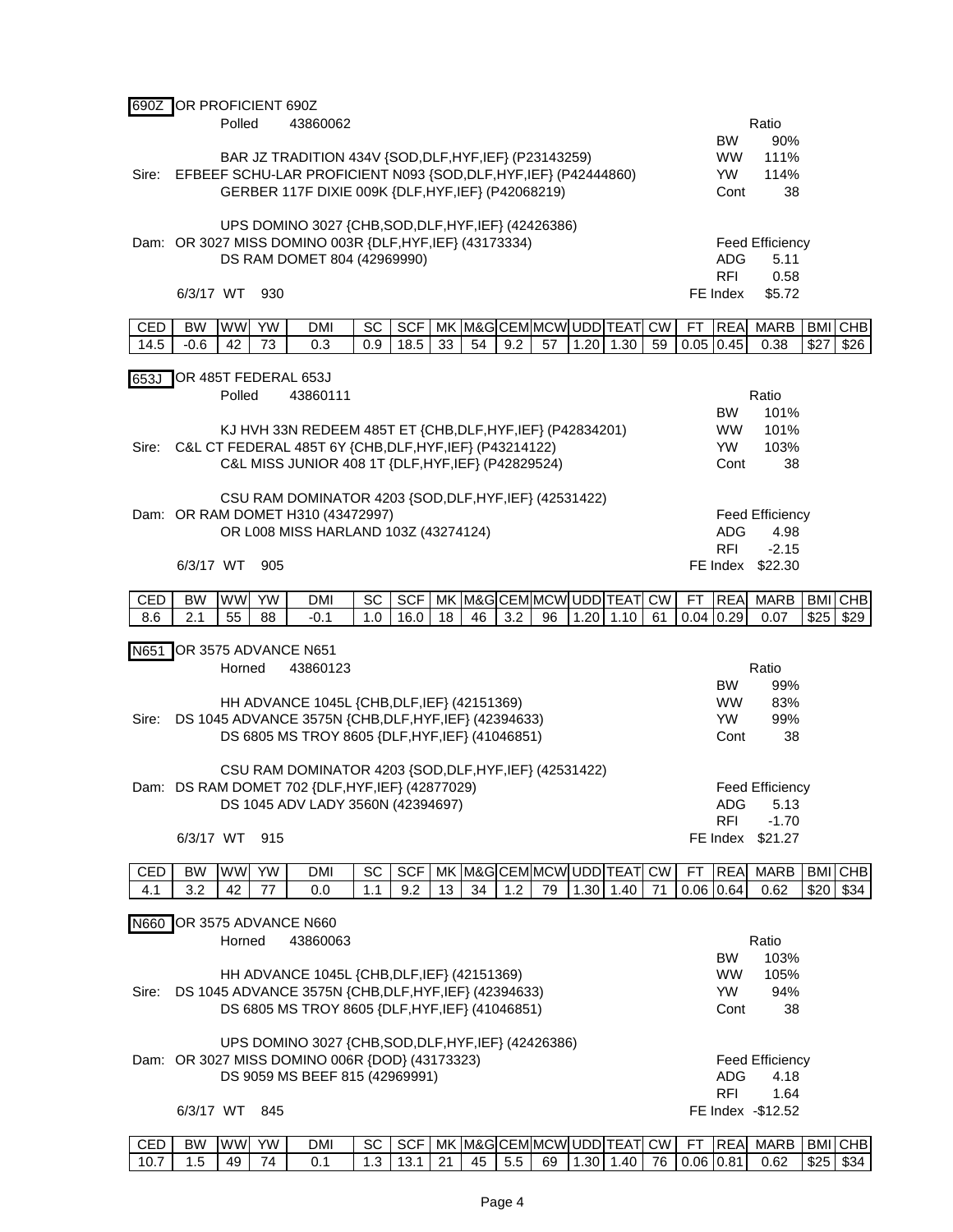|       |                          |           |           | 655G OR 0042X SENTINEL 655G                                                                    |     |            |    |    |     |    |                            |    |           |             |                                |            |         |
|-------|--------------------------|-----------|-----------|------------------------------------------------------------------------------------------------|-----|------------|----|----|-----|----|----------------------------|----|-----------|-------------|--------------------------------|------------|---------|
|       |                          | Scurred   |           | 43860093                                                                                       |     |            |    |    |     |    |                            |    |           |             | Ratio                          |            |         |
|       |                          |           |           |                                                                                                |     |            |    |    |     |    |                            |    |           | <b>BW</b>   | 90%                            |            |         |
|       |                          |           |           | UPS DOMINO 3027 {CHB, SOD, DLF, HYF, IEF} (42426386)                                           |     |            |    |    |     |    |                            |    |           | <b>WW</b>   | 110%                           |            |         |
| Sire: |                          |           |           | K&B SENTINEL 0042X {CHB, DLF, HYF, IEF} (P43110745)                                            |     |            |    |    |     |    |                            |    |           | <b>YW</b>   | 104%                           |            |         |
|       |                          |           |           | K&B RED LADY 8045U {DLF, HYF, IEF} (P42904676)                                                 |     |            |    |    |     |    |                            |    |           | Cont        | 38                             |            |         |
|       |                          |           |           |                                                                                                |     |            |    |    |     |    |                            |    |           |             |                                |            |         |
|       |                          |           |           | GENOAS BONANZA 11051 {CHB, DLF, HYF, IEF} (P43174342)<br>Dam: OR MISS BONANZA 410B (P43635777) |     |            |    |    |     |    |                            |    |           |             |                                |            |         |
|       |                          |           |           | OR 3575 MISS ADV N901 (43068362)                                                               |     |            |    |    |     |    |                            |    |           | <b>ADG</b>  | <b>Feed Efficiency</b><br>3.93 |            |         |
|       |                          |           |           |                                                                                                |     |            |    |    |     |    |                            |    |           | <b>RFI</b>  | 0.96                           |            |         |
|       | 6/3/17 WT                |           | 883       |                                                                                                |     |            |    |    |     |    |                            |    |           |             | FE Index - \$13.04             |            |         |
|       |                          |           |           |                                                                                                |     |            |    |    |     |    |                            |    |           |             |                                |            |         |
| CED   | <b>BW</b>                | <b>WW</b> | <b>YW</b> | <b>DMI</b>                                                                                     | SC  | <b>SCF</b> |    |    |     |    | MK M&G CEM MCW UDD TEAT CW |    | <b>FT</b> | <b>REA</b>  | <b>MARB</b>                    | <b>BMI</b> | CHB     |
| 11.1  | $-0.8$                   | 54        | 90        | 0.3                                                                                            | 1.1 | 16.1       | 25 | 52 | 7.3 | 83 | $1.60$ 1.50                | 65 |           | $0.08$ 0.32 | 0.39                           | \$25       | \$28    |
|       |                          |           |           |                                                                                                |     |            |    |    |     |    |                            |    |           |             |                                |            |         |
| 675G  |                          | Horned    |           | OR 0042X SENTINEL 675G<br>43860066                                                             |     |            |    |    |     |    |                            |    |           |             | Ratio                          |            |         |
|       |                          |           |           |                                                                                                |     |            |    |    |     |    |                            |    |           | <b>BW</b>   | 109%                           |            |         |
|       |                          |           |           | UPS DOMINO 3027 {CHB, SOD, DLF, HYF, IEF} (42426386)                                           |     |            |    |    |     |    |                            |    |           | <b>WW</b>   | 123%                           |            |         |
| Sire: |                          |           |           | K&B SENTINEL 0042X {CHB, DLF, HYF, IEF} (P43110745)                                            |     |            |    |    |     |    |                            |    |           | <b>YW</b>   | 110%                           |            |         |
|       |                          |           |           | K&B RED LADY 8045U {DLF, HYF, IEF} (P42904676)                                                 |     |            |    |    |     |    |                            |    |           | Cont        | 38                             |            |         |
|       |                          |           |           |                                                                                                |     |            |    |    |     |    |                            |    |           |             |                                |            |         |
|       |                          |           |           | CK MR HARLAND L008 {CHB, DLF, HYF, IEF} (43016347)                                             |     |            |    |    |     |    |                            |    |           |             |                                |            |         |
|       |                          |           |           | Dam: OR L008 MISS HARLAND 106Z (43274128)                                                      |     |            |    |    |     |    |                            |    |           |             | <b>Feed Efficiency</b>         |            |         |
|       |                          |           |           | OR 9059 MISS BEEF J911 (43068241)                                                              |     |            |    |    |     |    |                            |    |           | <b>ADG</b>  | 4.57                           |            |         |
|       |                          |           |           |                                                                                                |     |            |    |    |     |    |                            |    |           | <b>RFI</b>  | $-1.39$                        |            |         |
|       | 6/3/17 WT                |           | 965       |                                                                                                |     |            |    |    |     |    |                            |    |           | FE Index    | \$9.20                         |            |         |
| CED   | <b>BW</b>                | <b>WW</b> | <b>YW</b> | <b>DMI</b>                                                                                     | SC  | <b>SCF</b> |    |    |     |    | MK M&G CEM MCW UDD TEAT CW |    | FT        | <b>REA</b>  | <b>MARB</b>                    | <b>BMI</b> | CHB     |
| 3.7   | 3.4                      | 57        | 93        | 0.1                                                                                            | 1.5 | 16.7       | 26 | 55 | 3.7 | 88 | $1.40$ 1.40                | 71 |           | $0.02$ 0.40 | 0.25                           | \$27       | \$33    |
|       |                          |           |           |                                                                                                |     |            |    |    |     |    |                            |    |           |             |                                |            |         |
|       | S666 OR N151 HUSKER S666 |           |           |                                                                                                |     |            |    |    |     |    |                            |    |           |             |                                |            |         |
|       |                          | Polled    |           | 43860105                                                                                       |     |            |    |    |     |    |                            |    |           |             | Ratio                          |            |         |
|       |                          |           |           |                                                                                                |     |            |    |    |     |    |                            |    |           | <b>BW</b>   | 90%                            |            |         |
|       |                          |           |           | DS 1045 ADVANCE 3575N {CHB, DLF, HYF, IEF} (42394633)                                          |     |            |    |    |     |    |                            |    |           | <b>WW</b>   | 73%                            |            |         |
| Sire: |                          |           |           | OR 3575 HUSKER N151 ET {CHB, DLF, HYF, IEF} (43268575)                                         |     |            |    |    |     |    |                            |    |           | <b>YW</b>   | 92%                            |            |         |
|       |                          |           |           | CK MS ON TARGET F020 {DLF, HYF, IEF} (42581656)                                                |     |            |    |    |     |    |                            |    |           | Cont        | 38                             |            |         |
|       |                          |           |           | EF F745 FRANK P230 {CHB, DLF, HYF, IEF} (P42528669)                                            |     |            |    |    |     |    |                            |    |           |             |                                |            |         |
|       |                          |           |           | Dam: OR MISS FRANK 906F (P43068239)                                                            |     |            |    |    |     |    |                            |    |           |             | <b>Feed Efficiency</b>         |            |         |
|       |                          |           |           | DS RAM DOMET 700 (42877021)                                                                    |     |            |    |    |     |    |                            |    |           | ADG         | 4.75                           |            |         |
|       |                          |           |           |                                                                                                |     |            |    |    |     |    |                            |    |           | <b>RFI</b>  | $-1.03$                        |            |         |
|       | 6/3/17 WT                |           | 821       |                                                                                                |     |            |    |    |     |    |                            |    |           |             | FE Index \$14.82               |            |         |
|       |                          |           |           |                                                                                                |     |            |    |    |     |    |                            |    |           |             |                                |            |         |
| CED   | BW                       | <b>WW</b> | YW        | <b>DMI</b>                                                                                     | SC  | <b>SCF</b> |    |    |     |    | MK M&G CEM MCW UDD TEAT CW |    | FT        | <b>REA</b>  | <b>MARB</b>                    |            | BMI CHB |
| 13.6  | $-0.5$                   | 42        | 75        | $-0.3$                                                                                         | 1.2 | 13.8       | 21 | 42 | 7.5 | 65 | $1.20$ 1.30                | 73 |           | $0.08$ 0.30 | 0.84                           | \$26       | \$36    |
|       | S665 OR N151 HUSKER S665 |           |           |                                                                                                |     |            |    |    |     |    |                            |    |           |             |                                |            |         |
|       |                          | Horned    |           | 43860118                                                                                       |     |            |    |    |     |    |                            |    |           |             | Ratio                          |            |         |
|       |                          |           |           |                                                                                                |     |            |    |    |     |    |                            |    |           | <b>BW</b>   | 116%                           |            |         |
|       |                          |           |           | DS 1045 ADVANCE 3575N {CHB, DLF, HYF, IEF} (42394633)                                          |     |            |    |    |     |    |                            |    |           | <b>WW</b>   | 107%                           |            |         |
| Sire: |                          |           |           | OR 3575 HUSKER N151 ET {CHB, DLF, HYF, IEF} (43268575)                                         |     |            |    |    |     |    |                            |    |           | YW          | 109%                           |            |         |
|       |                          |           |           | CK MS ON TARGET F020 {DLF, HYF, IEF} (42581656)                                                |     |            |    |    |     |    |                            |    |           | Cont        | 38                             |            |         |
|       |                          |           |           |                                                                                                |     |            |    |    |     |    |                            |    |           |             |                                |            |         |
|       |                          |           |           | CSU RAM DOMINATOR 4203 {SOD, DLF, HYF, IEF} (42531422)                                         |     |            |    |    |     |    |                            |    |           |             |                                |            |         |
|       |                          |           |           | Dam: OR RAM DOMET H426 (43635790)                                                              |     |            |    |    |     |    |                            |    |           |             | <b>Feed Efficiency</b>         |            |         |
|       |                          |           |           | OR 9059 MISS BEEF J212 (43373887)                                                              |     |            |    |    |     |    |                            |    |           | <b>ADG</b>  | 4.80                           |            |         |
|       |                          |           |           |                                                                                                |     |            |    |    |     |    |                            |    |           | <b>RFI</b>  | $-0.94$                        |            |         |
|       | 6/3/17 WT                |           | 906       |                                                                                                |     |            |    |    |     |    |                            |    |           |             | FE Index \$11.52               |            |         |
|       |                          |           |           |                                                                                                |     |            |    |    |     |    |                            |    |           |             |                                |            |         |

| <b>CED</b> | вw | <b>WW</b> | <b>YW</b> | DMI | SC | SCF | MK. | <b>M&amp;GCEI</b> | CEMIMCWIUDDITEA™ |     | ΛTΙ. | <b>CW</b> | --<br><b>.</b> | $-$<br>RFAI | <b>MARB</b> | <b>BMI</b> | <b>CHB</b> |
|------------|----|-----------|-----------|-----|----|-----|-----|-------------------|------------------|-----|------|-----------|----------------|-------------|-------------|------------|------------|
| <u>ບ.ບ</u> |    | 48        | 86        | ے.ں | ◡  |     |     | $1 -$<br>ຯພ       | 8 <sup>4</sup>   | 10. | 20   | 69        | $0.09$ $0.65$  |             | 0.40        | \$22       | \$33       |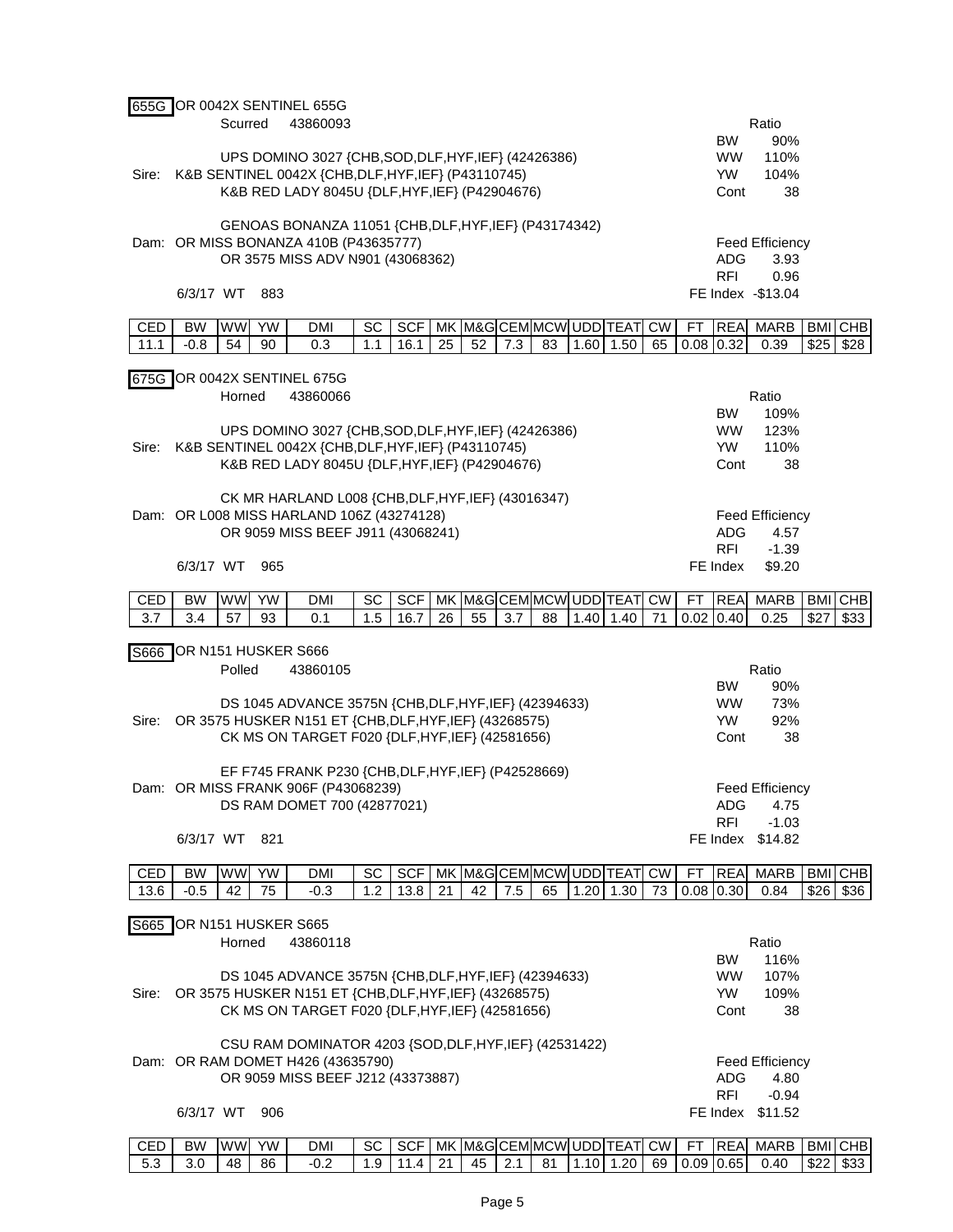| L689  | OR N162 HUSKER L689 |           |           |                                                         |           |            |           |       |     |    |             |                                          |           |             |                        |                        |            |                    |
|-------|---------------------|-----------|-----------|---------------------------------------------------------|-----------|------------|-----------|-------|-----|----|-------------|------------------------------------------|-----------|-------------|------------------------|------------------------|------------|--------------------|
|       |                     | Scurred   |           | 43860082                                                |           |            |           |       |     |    |             |                                          |           |             |                        | Ratio                  |            |                    |
|       |                     |           |           |                                                         |           |            |           |       |     |    |             |                                          |           |             | <b>BW</b>              | 86%                    |            |                    |
|       |                     |           |           | DS 1045 ADVANCE 3575N {CHB, DLF, HYF, IEF} (42394633)   |           |            |           |       |     |    |             |                                          |           |             | <b>WW</b>              | 99%                    |            |                    |
| Sire: |                     |           |           | OR 3575 HUSKER N162 ET {CHB, DLF, HYF, IEF} (43268578)  |           |            |           |       |     |    |             |                                          |           |             | YW                     | 105%                   |            |                    |
|       |                     |           |           | CK MS ON TARGET F020 {DLF, HYF, IEF} (42581656)         |           |            |           |       |     |    |             |                                          |           |             | Cont                   | 38                     |            |                    |
|       |                     |           |           |                                                         |           |            |           |       |     |    |             |                                          |           |             |                        |                        |            |                    |
|       |                     |           |           | GENOAS BONANZA 11051 {CHB, DLF, HYF, IEF} (P43174342)   |           |            |           |       |     |    |             |                                          |           |             |                        |                        |            |                    |
|       |                     |           |           | Dam: OR MISS BONANZA 305B (P43472996)                   |           |            |           |       |     |    |             |                                          |           |             |                        | <b>Feed Efficiency</b> |            |                    |
|       |                     |           |           | OR 3027 MISS DOMINO 104R (43266040)                     |           |            |           |       |     |    |             |                                          |           |             | ADG                    | 4.37                   |            |                    |
|       |                     |           |           |                                                         |           |            |           |       |     |    |             |                                          |           |             | <b>RFI</b>             | $-1.70$                |            |                    |
|       | 6/3/17 WT           |           | 836       |                                                         |           |            |           |       |     |    |             |                                          |           |             |                        | FE Index \$12.68       |            |                    |
| CED   | <b>BW</b>           | <b>WW</b> | <b>YW</b> | <b>DMI</b>                                              |           | <b>SCF</b> | MK        |       |     |    |             | M&G CEM MCW UDD TEAT                     | <b>CW</b> | FТ          | <b>REA</b>             | <b>MARB</b>            | <b>BMI</b> |                    |
| 11.9  | $-0.7$              | 53        | 93        | 0.2                                                     | SC<br>1.6 | 15.5       | 25        | 51    | 7.5 | 85 | 1.40        | 1.40                                     | 69        |             | $0.12$ 0.48            | 0.62                   | \$26       | <b>CHB</b><br>\$31 |
|       |                     |           |           |                                                         |           |            |           |       |     |    |             |                                          |           |             |                        |                        |            |                    |
| L691  | OR N162 HUSKER L691 |           |           |                                                         |           |            |           |       |     |    |             |                                          |           |             |                        |                        |            |                    |
|       |                     | Polled    |           | 43860104                                                |           |            |           | Ratio |     |    |             |                                          |           |             |                        |                        |            |                    |
|       |                     |           |           |                                                         |           |            | BW.       | 109%  |     |    |             |                                          |           |             |                        |                        |            |                    |
|       |                     |           |           | DS 1045 ADVANCE 3575N {CHB, DLF, HYF, IEF} (42394633)   |           |            | <b>WW</b> | 118%  |     |    |             |                                          |           |             |                        |                        |            |                    |
| Sire: |                     |           |           | OR 3575 HUSKER N162 ET {CHB, DLF, HYF, IEF} (43268578)  |           |            | YW.       | 106%  |     |    |             |                                          |           |             |                        |                        |            |                    |
|       |                     |           |           | CK MS ON TARGET F020 {DLF, HYF, IEF} (42581656)         |           |            | Cont      | 38    |     |    |             |                                          |           |             |                        |                        |            |                    |
|       |                     |           |           |                                                         |           |            |           |       |     |    |             |                                          |           |             |                        |                        |            |                    |
|       |                     |           |           | EF F745 FRANK P230 {CHB, DLF, HYF, IEF} (P42528669)     |           |            |           |       |     |    |             |                                          |           |             |                        |                        |            |                    |
|       |                     |           |           | Dam: OR MISS FRANK 902F (P43068243)                     |           |            |           |       |     |    |             |                                          |           |             |                        | <b>Feed Efficiency</b> |            |                    |
|       |                     |           |           | DS RAM DOMET 603 (42781495)                             |           |            |           |       |     |    |             |                                          |           |             | ADG                    | 4.09                   |            |                    |
|       |                     |           |           |                                                         |           |            |           |       |     |    |             |                                          |           |             | <b>RFI</b>             | 1.01                   |            |                    |
|       | 6/3/17 WT           |           | 859       |                                                         |           |            |           |       |     |    |             |                                          |           |             |                        | FE Index -\$10.29      |            |                    |
|       |                     |           |           |                                                         |           |            |           |       |     |    |             |                                          |           |             |                        |                        |            |                    |
| CED   | <b>BW</b>           | WW        | YW        | <b>DMI</b>                                              | SC        |            |           |       |     |    |             | SCF   MK   M&G CEM   MCW   UDD   TEAT CW |           | FT.         | <b>REA</b>             | MARB                   |            | BMI CHB            |
|       |                     |           |           |                                                         |           |            |           |       |     |    |             |                                          |           |             |                        |                        |            |                    |
| 7.4   | 1.4                 | 48        | 75        | 0.2                                                     | 1.1       | 13.6       | 24        | 48    | 3.8 | 69 | $1.10$ 1.20 |                                          | 65        | $0.09$ 0.34 |                        | 0.85                   | \$24       | \$28               |
|       |                     |           |           |                                                         |           |            |           |       |     |    |             |                                          |           |             |                        |                        |            |                    |
| L688  | OR N162 HUSKER L688 |           |           |                                                         |           |            |           |       |     |    |             |                                          |           |             |                        |                        |            |                    |
|       |                     | Horned    |           | 43860084                                                |           |            |           |       |     |    |             |                                          |           |             |                        | Ratio                  |            |                    |
|       |                     |           |           |                                                         |           |            |           |       |     |    |             |                                          |           |             | BW.                    | 86%                    |            |                    |
|       |                     |           |           | DS 1045 ADVANCE 3575N {CHB, DLF, HYF, IEF} (42394633)   |           |            |           |       |     |    |             |                                          |           |             | <b>WW</b>              | 95%                    |            |                    |
| Sire: |                     |           |           | OR 3575 HUSKER N162 ET {CHB, DLF, HYF, IEF} (43268578)  |           |            |           |       |     |    |             |                                          |           |             | YW.                    | 99%                    |            |                    |
|       |                     |           |           | CK MS ON TARGET F020 {DLF, HYF, IEF} (42581656)         |           |            |           |       |     |    |             |                                          |           |             | Cont                   | 38                     |            |                    |
|       |                     |           |           |                                                         |           |            |           |       |     |    |             |                                          |           |             |                        |                        |            |                    |
|       |                     |           |           | EFBEEF M821 BEEF EATER U332 {DLF, HYF, IEF} (P42896725) |           |            |           |       |     |    |             |                                          |           |             |                        |                        |            |                    |
|       |                     |           |           | Dam: OR U332 MISS BEEF EATER 308T (P43472989)           |           |            |           |       |     |    |             |                                          |           |             |                        | <b>Feed Efficiency</b> |            |                    |
|       |                     |           |           | OR 3027 MISS DOMINO 115R (43266037)                     |           |            |           |       |     |    |             |                                          |           |             | ADG<br><b>RFI</b>      | 4.75<br>1.25           |            |                    |
|       | 6/3/17 WT           |           | 789       |                                                         |           |            |           |       |     |    |             |                                          |           |             | FE Index               | \$1.06                 |            |                    |
|       |                     |           |           |                                                         |           |            |           |       |     |    |             |                                          |           |             |                        |                        |            |                    |
| CED   | BW                  | WW        | YW        | DMI                                                     | SC        | <b>SCF</b> |           |       |     |    |             | MK M&G CEM MCW UDD TEAT CW               |           | <b>FT</b>   | <b>REA</b>             | MARB                   |            | BMI CHB            |
| 11.4  | $-0.4$              | 44        | 72        | 0.2                                                     | 1.3       | 12.8       | 20        | 42    | 6.2 | 66 |             | $1.20$ 1.20                              | 70        |             | $0.11$ 0.49            | 0.54                   | \$23       | \$29               |
|       |                     |           |           |                                                         |           |            |           |       |     |    |             |                                          |           |             |                        |                        |            |                    |
| L685  | OR N162 HUSKER L685 |           |           |                                                         |           |            |           |       |     |    |             |                                          |           |             |                        |                        |            |                    |
|       |                     | Scurred   |           | 43860163                                                |           |            |           |       |     |    |             |                                          |           |             |                        | Ratio                  |            |                    |
|       |                     |           |           |                                                         |           |            |           |       |     |    |             |                                          |           |             | <b>BW</b>              | 87%                    |            |                    |
|       |                     |           |           | DS 1045 ADVANCE 3575N {CHB, DLF, HYF, IEF} (42394633)   |           |            |           |       |     |    |             |                                          |           |             | <b>WW</b>              | 104%                   |            |                    |
| Sire: |                     |           |           | OR 3575 HUSKER N162 ET {CHB, DLF, HYF, IEF} (43268578)  |           |            |           |       |     |    |             |                                          |           |             | <b>YW</b>              | 102%                   |            |                    |
|       |                     |           |           | CK MS ON TARGET F020 {DLF, HYF, IEF} (42581656)         |           |            |           |       |     |    |             |                                          |           |             | Cont                   | 38                     |            |                    |
|       |                     |           |           |                                                         |           |            |           |       |     |    |             |                                          |           |             |                        |                        |            |                    |
|       |                     |           |           | SHF PROGRESS P20 {SOD, DLF, HYF, IEF} (P42481042)       |           |            |           |       |     |    |             |                                          |           |             |                        |                        |            |                    |
|       |                     |           |           | Dam: OR MISS PROGRESS 202K (P43374234)                  |           |            |           |       |     |    |             |                                          |           |             |                        | <b>Feed Efficiency</b> |            |                    |
|       |                     |           |           | OR 3027 MISS DOMINO 006R {DOD} (43173323)               |           |            |           |       |     |    |             |                                          |           |             | <b>ADG</b>             | 4.65                   |            |                    |
|       | 6/3/17 WT           |           | 833       |                                                         |           |            |           |       |     |    |             |                                          |           |             | <b>RFI</b><br>FE Index | 0.52<br>\$2.39         |            |                    |

| CED        | <b>BW</b> | <b>A</b> $\mathbf{A}$<br>WW. | <b>YW</b> | <b>DMI</b> | SC | SG) | MK | M&GLC |   | JEMIMCWI UDDI <sup>-</sup> |    | -<br>$\sim$ $\sim$<br>$\vdash$ $\Delta$ | C.W | --<br>н. | $-$<br><b>IREAI</b> | <b>MARB</b> | <b>BMI</b> | <b>CHB</b> |
|------------|-----------|------------------------------|-----------|------------|----|-----|----|-------|---|----------------------------|----|-----------------------------------------|-----|----------|---------------------|-------------|------------|------------|
| 14<br>т. о | .         | 49                           | 78        | ◡.∠        |    | ۱r  | 24 | 48    | ĥ | 49                         | 40 | .50                                     | 70  |          | IO.<br>54           | 0.62        | いへつ<br>ے ت | \$30       |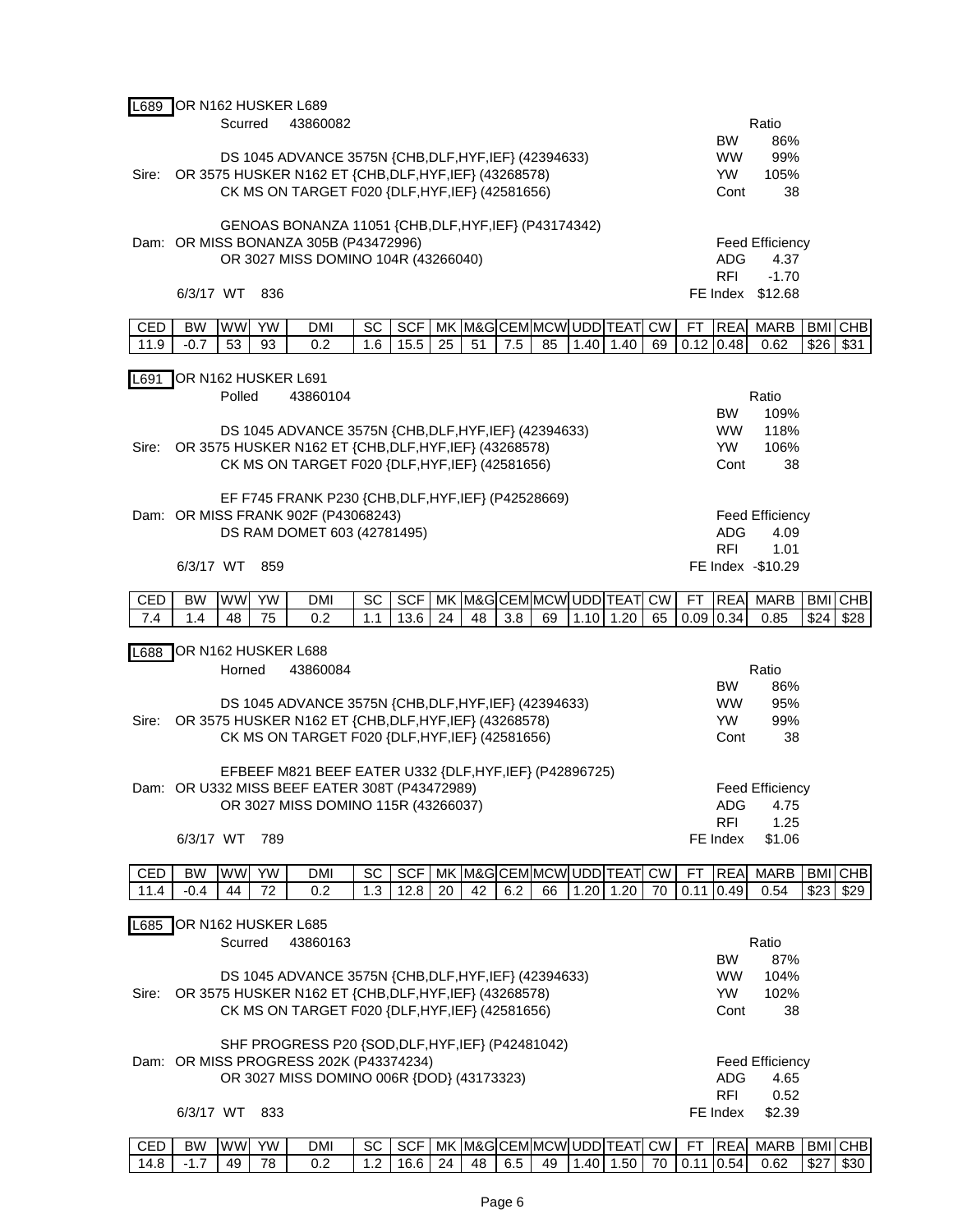|       | S674 OR N151 HUSKER S674 |           |           |                                                                                                    |     |            |    |    |     |    |                            |    |    |                   |                        |            |            |
|-------|--------------------------|-----------|-----------|----------------------------------------------------------------------------------------------------|-----|------------|----|----|-----|----|----------------------------|----|----|-------------------|------------------------|------------|------------|
|       |                          | Horned    |           | 43860133                                                                                           |     |            |    |    |     |    |                            |    |    |                   | Ratio                  |            |            |
|       |                          |           |           |                                                                                                    |     |            |    |    |     |    |                            |    |    | <b>BW</b>         | 0%                     |            |            |
|       |                          |           |           | DS 1045 ADVANCE 3575N {CHB, DLF, HYF, IEF} (42394633)                                              |     |            |    |    |     |    |                            |    |    | <b>WW</b>         | 0%                     |            |            |
| Sire: |                          |           |           | OR 3575 HUSKER N162 ET {CHB, DLF, HYF, IEF} (43268578)                                             |     |            |    |    |     |    |                            |    |    | <b>YW</b>         | 0%                     |            |            |
|       |                          |           |           | CK MS ON TARGET F020 {DLF, HYF, IEF} (42581656)                                                    |     |            |    |    |     |    |                            |    |    | Cont              | 0                      |            |            |
|       |                          |           |           |                                                                                                    |     |            |    |    |     |    |                            |    |    |                   |                        |            |            |
|       |                          |           |           | DS BEEF 9059 {SOD, CHB} (41149734)                                                                 |     |            |    |    |     |    |                            |    |    |                   |                        |            |            |
|       |                          |           |           | Dam: DS 9059 MS BEEF 815 (42969991)                                                                |     |            |    |    |     |    |                            |    |    |                   | <b>Feed Efficiency</b> |            |            |
|       |                          |           |           | DS 552 DOMET 8401 (41044396)                                                                       |     |            |    |    |     |    |                            |    |    | <b>ADG</b>        | 4.96                   |            |            |
|       |                          |           |           |                                                                                                    |     |            |    |    |     |    |                            |    |    | <b>RFI</b>        | 1.18                   |            |            |
|       | 6/3/17 WT                |           | 814       |                                                                                                    |     |            |    |    |     |    |                            |    |    | FE Index          | \$3.89                 |            |            |
| CED   | <b>BW</b>                | <b>WW</b> | YW        | <b>DMI</b>                                                                                         | SC  | <b>SCF</b> |    |    |     |    | MK M&G CEM MCW UDD TEAT CW |    | FT | <b>REA</b>        | <b>MARB</b>            |            | BMI CHB    |
| 9.1   | 0.9                      | 50        | 81        | 0.1                                                                                                | 0.9 | 12.4       | 18 | 42 | 5.3 | 90 | $1.20$ 1.20                | 71 |    | $0.06$ 0.57       | 0.40                   | \$23       | \$32       |
|       |                          |           |           |                                                                                                    |     |            |    |    |     |    |                            |    |    |                   |                        |            |            |
| C662  | OR 451S CASTLE C662      |           |           |                                                                                                    |     |            |    |    |     |    |                            |    |    |                   |                        |            |            |
|       |                          | Polled    |           | 43860153                                                                                           |     |            |    |    |     |    |                            |    |    |                   | Ratio                  |            |            |
|       |                          |           |           |                                                                                                    |     |            |    |    |     |    |                            |    |    | <b>BW</b>         | 117%                   |            |            |
|       |                          |           |           | SHF LITERAL W18 Y90 {CHB, DLF, HYF, IEF} (P43181182)                                               |     |            |    |    |     |    |                            |    |    | <b>WW</b>         | 103%                   |            |            |
| Sire: |                          |           |           | OR Y90 SANDMAN 451S {DLF, HYF, IEF} (P43635843)                                                    |     |            |    |    |     |    |                            |    |    | <b>YW</b>         | 106%                   |            |            |
|       |                          |           |           | OR MISS PROFICIENT 002Z {DOD, DLF, HYF, IEF} (P43173347)                                           |     |            |    |    |     |    |                            |    |    | Cont              | 38                     |            |            |
|       |                          |           |           |                                                                                                    |     |            |    |    |     |    |                            |    |    |                   |                        |            |            |
|       |                          |           |           | OR 3575 HUSKER N151 ET {CHB, DLF, HYF, IEF} (43268575)<br>Dam: OR N151 MISS HUSKER S424 (43635786) |     |            |    |    |     |    |                            |    |    |                   | <b>Feed Efficiency</b> |            |            |
|       |                          |           |           | DS 9059 MS BEEF 707 (42877037)                                                                     |     |            |    |    |     |    |                            |    |    | ADG               | 4.51                   |            |            |
|       |                          |           |           |                                                                                                    |     |            |    |    |     |    |                            |    |    | <b>RFI</b>        | 0.45                   |            |            |
|       | 6/3/17 WT                |           | 889       |                                                                                                    |     |            |    |    |     |    |                            |    |    |                   | FE Index -\$1.21       |            |            |
|       |                          |           |           |                                                                                                    |     |            |    |    |     |    |                            |    |    |                   |                        |            |            |
| CED   | <b>BW</b>                | <b>WW</b> | <b>YW</b> | <b>DMI</b>                                                                                         | SC  | SCF        |    |    |     |    | MK M&G CEM MCW UDD TEAT CW |    | FT | <b>REA</b>        | <b>MARB</b>            | <b>BMI</b> | <b>CHB</b> |
| 9.2   | 1.4                      | 44        | 74        | 0.3                                                                                                | 1.2 | 13.6       | 26 | 48 | 4.8 | 43 | $1.30$ 1.20                | 56 |    | $0.06$ 0.20       | 0.30                   | \$21       | \$23       |
|       |                          |           |           |                                                                                                    |     |            |    |    |     |    |                            |    |    |                   |                        |            |            |
|       | 659A OR A267 ARROW 659A  |           |           |                                                                                                    |     |            |    |    |     |    |                            |    |    |                   |                        |            |            |
|       |                          | Polled    |           | 43860107                                                                                           |     |            |    |    |     |    |                            |    |    |                   | Ratio                  |            |            |
|       |                          |           |           |                                                                                                    |     |            |    |    |     |    |                            |    |    | <b>BW</b>         | 108%                   |            |            |
|       |                          |           |           | SHF PROGRESS P20 {SOD, DLF, HYF, IEF} (P42481042)                                                  |     |            |    |    |     |    |                            |    |    | <b>WW</b>         | 90%                    |            |            |
| Sire: |                          |           |           | SHF ARROW P20 A267 {DLF, HYF, IEF} (P43414821)<br>SHF MISS M326 T08 ET {DLF, HYF, IEF} (P42795936) |     |            |    |    |     |    |                            |    |    | YW.<br>Cont       | 99%<br>38              |            |            |
|       |                          |           |           |                                                                                                    |     |            |    |    |     |    |                            |    |    |                   |                        |            |            |
|       |                          |           |           | OR 3027 DOMINO 152R {DLF, HYF, IEF} (43266034)                                                     |     |            |    |    |     |    |                            |    |    |                   |                        |            |            |
|       |                          |           |           | Dam: OR 152R MISS DOMINO 425 (43658693)                                                            |     |            |    |    |     |    |                            |    |    |                   | <b>Feed Efficiency</b> |            |            |
|       |                          |           |           | OR 3575 MISS ADVANCE N209 (43373899)                                                               |     |            |    |    |     |    |                            |    |    | <b>ADG</b>        | 4.80                   |            |            |
|       |                          |           |           |                                                                                                    |     |            |    |    |     |    |                            |    |    | <b>RFI</b>        | 0.32                   |            |            |
|       | 6/3/17 WT                |           | 834       |                                                                                                    |     |            |    |    |     |    |                            |    |    | FE Index          | \$6.04                 |            |            |
|       |                          |           |           |                                                                                                    |     |            |    |    |     |    |                            |    |    |                   |                        |            |            |
| CED   | BW                       |           |           | DMI                                                                                                | SC  | <b>SCF</b> |    |    |     |    | MK M&G CEM MCW UDD TEAT CW |    | FT | <b>REA</b>        | MARB                   | <b>BMI</b> | <b>CHB</b> |
| 7.0   |                          | <b>WW</b> | YW        |                                                                                                    |     |            |    |    |     |    |                            |    |    |                   |                        |            |            |
|       | 1.3                      | 40        | 71        | 0.0                                                                                                | 1.5 | 16.2       | 21 | 41 | 1.9 | 74 | $1.40$ 1.50                | 54 |    | $0.04$ 0.20       | 0.38                   | \$25       | \$26       |
|       |                          |           |           |                                                                                                    |     |            |    |    |     |    |                            |    |    |                   |                        |            |            |
| 661A  | OR A267 ARROW 661A       |           |           |                                                                                                    |     |            |    |    |     |    |                            |    |    |                   |                        |            |            |
|       |                          | Polled    |           | 43860165                                                                                           |     |            |    |    |     |    |                            |    |    |                   | Ratio                  |            |            |
|       |                          |           |           |                                                                                                    |     |            |    |    |     |    |                            |    |    | <b>BW</b>         | 106%                   |            |            |
|       |                          |           |           | SHF PROGRESS P20 {SOD, DLF, HYF, IEF} (P42481042)                                                  |     |            |    |    |     |    |                            |    |    | <b>WW</b>         | 91%                    |            |            |
| Sire: |                          |           |           | SHF ARROW P20 A267 {DLF, HYF, IEF} (P43414821)<br>SHF MISS M326 T08 ET {DLF, HYF, IEF} (P42795936) |     |            |    |    |     |    |                            |    |    | <b>YW</b><br>Cont | 102%<br>38             |            |            |
|       |                          |           |           |                                                                                                    |     |            |    |    |     |    |                            |    |    |                   |                        |            |            |
|       |                          |           |           | BOYD BIG RED 2024 {DLF, HYF, IEF} (43273702)                                                       |     |            |    |    |     |    |                            |    |    |                   |                        |            |            |
|       |                          |           |           | Dam: OR N166 MISS HUSKER B408 (43635795)                                                           |     |            |    |    |     |    |                            |    |    |                   | <b>Feed Efficiency</b> |            |            |
|       |                          |           |           | DS RAM DOMET 803 (42970004)                                                                        |     |            |    |    |     |    |                            |    |    | <b>ADG</b>        | 4.33                   |            |            |
|       |                          |           |           |                                                                                                    |     |            |    |    |     |    |                            |    |    | <b>RFI</b>        | 1.02                   |            |            |
|       | 6/3/17 WT                |           | 862       |                                                                                                    |     |            |    |    |     |    |                            |    |    | FE Index          | $-$ \$6.86             |            |            |

CED | BW |WW| YW | DMI | SC | SCF | MK |M&G|CEM|MCW| UDD|TEAT| CW | FT |REA| MARB |BMI |CHB 6.3 2.1 52 89 0.1 1.6 16.7 21 47 1.6 81 1.50 1.60 47 -0.03 0.16 0.03 \$24 \$24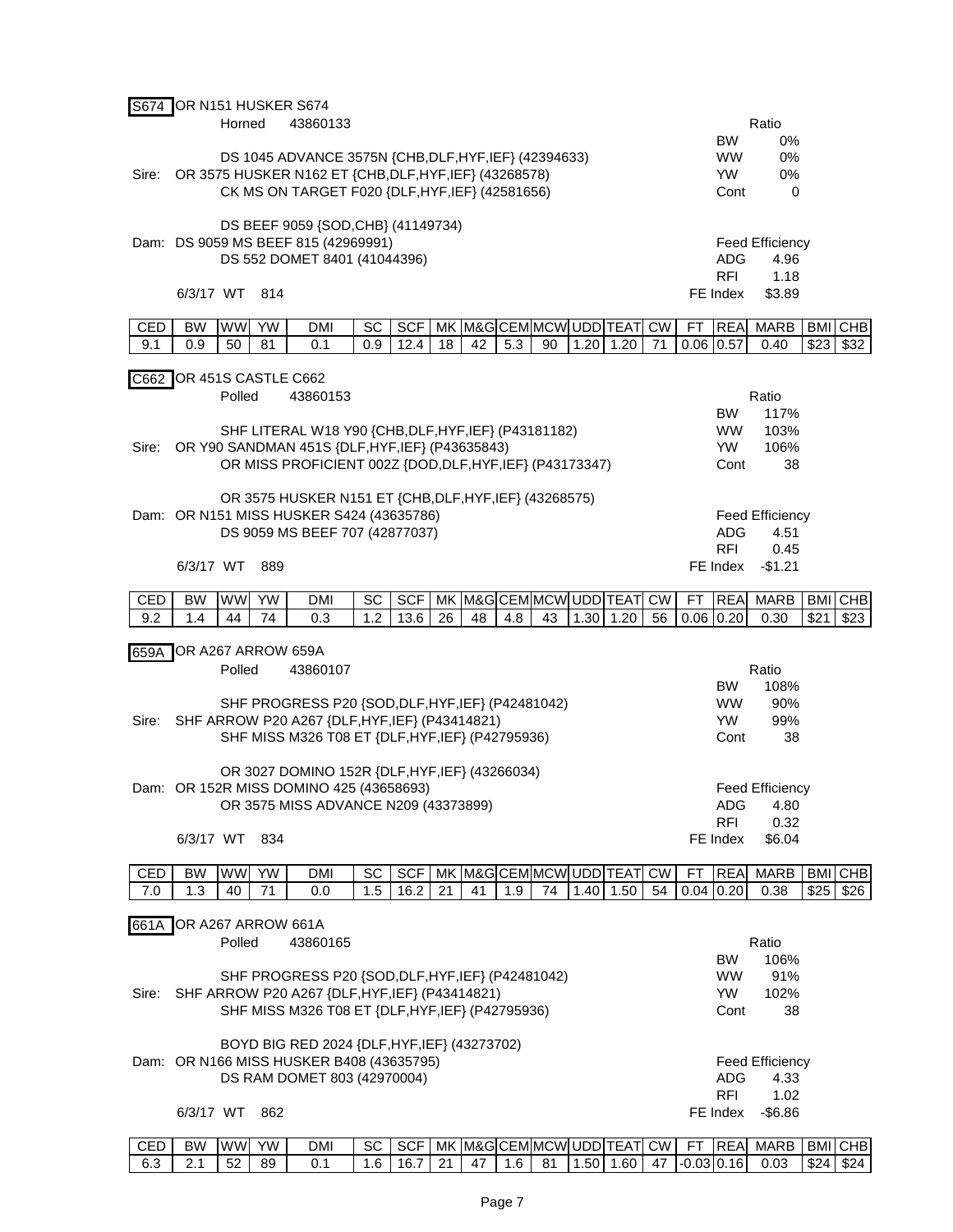| 663A  | OR A267 ARROW 663A  |           |           |                                                                                               |     |            |    |    |     |    |                                          |           |      |             |                                |            |            |
|-------|---------------------|-----------|-----------|-----------------------------------------------------------------------------------------------|-----|------------|----|----|-----|----|------------------------------------------|-----------|------|-------------|--------------------------------|------------|------------|
|       |                     | Polled    |           | 43860151                                                                                      |     |            |    |    |     |    |                                          |           |      |             | Ratio                          |            |            |
|       |                     |           |           |                                                                                               |     |            |    |    |     |    |                                          |           |      | <b>BW</b>   | 99%                            |            |            |
|       |                     |           |           | SHF PROGRESS P20 {SOD, DLF, HYF, IEF} (P42481042)                                             |     |            |    |    |     |    |                                          |           |      | <b>WW</b>   | 118%                           |            |            |
| Sire: |                     |           |           | SHF ARROW P20 A267 {DLF, HYF, IEF} (P43414821)                                                |     |            |    |    |     |    |                                          |           |      | YW          | 108%                           |            |            |
|       |                     |           |           | SHF MISS M326 T08 ET {DLF, HYF, IEF} (P42795936)                                              |     |            |    |    |     |    |                                          |           |      | Cont        | 38                             |            |            |
|       |                     |           |           | OR 3575 HUSKER N151 ET {CHB, DLF, HYF, IEF} (43268575)                                        |     |            |    |    |     |    |                                          |           |      |             |                                |            |            |
|       |                     |           |           | Dam: OR N151 MISS HUSKER S419 (43635784)                                                      |     |            |    |    |     |    |                                          |           |      |             | <b>Feed Efficiency</b>         |            |            |
|       |                     |           |           | DS 9059 MS BEEF 711 (42877030)                                                                |     |            |    |    |     |    |                                          |           |      | <b>ADG</b>  | 4.62                           |            |            |
|       |                     |           |           |                                                                                               |     |            |    |    |     |    |                                          |           |      | <b>RFI</b>  | 1.08                           |            |            |
|       | 6/3/17 WT           |           | 907       |                                                                                               |     |            |    |    |     |    |                                          |           |      | FE Index    | $-$ \$4.71                     |            |            |
|       |                     |           |           |                                                                                               |     |            |    |    |     |    |                                          |           |      |             |                                |            |            |
| CED   | <b>BW</b>           | WW        | YW        | <b>DMI</b>                                                                                    | SC  | SCF        | MK |    |     |    | M&GCEMMCWUDDTEAT                         | <b>CW</b> | FT   | <b>REA</b>  | <b>MARB</b>                    | <b>BMI</b> | <b>CHB</b> |
| 5.0   | 1.3                 | 58        | 90        | 0.2                                                                                           | 1.7 | 15.0       | 20 | 50 | 2.2 | 99 | $1.30$ 1.40                              | 50        |      | $0.03$ 0.31 | 0.17                           | \$23       | \$23       |
|       |                     |           |           |                                                                                               |     |            |    |    |     |    |                                          |           |      |             |                                |            |            |
| 667Z  | OR A42 APOLLO 667Z  |           |           |                                                                                               |     |            |    |    |     |    |                                          |           |      |             |                                |            |            |
|       |                     | Polled    |           | 43860166                                                                                      |     |            |    |    |     |    |                                          |           |      | <b>BW</b>   | Ratio<br>75%                   |            |            |
|       |                     |           |           | KCF BENNETT REVOLUTION X51 {CHB, DLF, HYF, IEF} (P43081556)                                   |     |            |    |    |     |    |                                          |           |      | <b>WW</b>   | 81%                            |            |            |
| Sire: |                     |           |           | LOEWEN C&L 33N APOLLO A42 ET {CHB, DLF, HYF, IEF} (P43373567)                                 |     |            |    |    |     |    |                                          |           |      | <b>YW</b>   | 94%                            |            |            |
|       |                     |           |           | HVH OKSANA 4L 33N {DLF, HYF, IEF} (P42353096)                                                 |     |            |    |    |     |    |                                          |           |      | Cont        | 38                             |            |            |
|       |                     |           |           |                                                                                               |     |            |    |    |     |    |                                          |           |      |             |                                |            |            |
|       |                     |           |           | CSU RAM DOMINATOR 4203 {SOD, DLF, HYF, IEF} (42531422)                                        |     |            |    |    |     |    |                                          |           |      |             |                                |            |            |
|       |                     |           |           | Dam: DS RAM DOMET 703 {DOD} (42877031)                                                        |     |            |    |    |     |    |                                          |           |      |             | <b>Feed Efficiency</b>         |            |            |
|       |                     |           |           | DS 1181L DOMINA 3485N {DOD} (42394560)                                                        |     |            |    |    |     |    |                                          |           |      | ADG.        | 4.41                           |            |            |
|       |                     |           |           |                                                                                               |     |            |    |    |     |    |                                          |           |      | <b>RFI</b>  | $-0.96$                        |            |            |
|       | 6/3/17 WT           |           | 820       |                                                                                               |     |            |    |    |     |    |                                          |           |      | FE Index    | \$9.04                         |            |            |
| CED   | <b>BW</b>           | <b>WW</b> | <b>YW</b> | <b>DMI</b>                                                                                    | SC  |            |    |    |     |    | SCF   MK   M&G CEM   MCW   UDD   TEAT CW |           | FT   | <b>REA</b>  | <b>MARB</b>                    |            | BMI CHB    |
| 9.0   | $-0.6$              | 44        | 70        | $-0.1$                                                                                        | 1.3 | 15.8       | 20 | 42 | 5.2 | 89 | $1.30$ 1.50                              | 63        | 0.01 | 0.56        | 0.27                           | \$26       | \$31       |
|       |                     |           |           |                                                                                               |     |            |    |    |     |    |                                          |           |      |             |                                |            |            |
|       |                     |           |           | 681G OR 0042X SENTINEL 681G                                                                   |     |            |    |    |     |    |                                          |           |      |             |                                |            |            |
|       |                     | Horned    |           | 43860092                                                                                      |     |            |    |    |     |    |                                          |           |      |             | Ratio                          |            |            |
|       |                     |           |           |                                                                                               |     |            |    |    |     |    |                                          |           |      | <b>BW</b>   | 0%                             |            |            |
|       |                     |           |           | OR 3575 HUSKER N151 ET {CHB, DLF, HYF, IEF} (43268575)                                        |     |            |    |    |     |    |                                          |           |      | <b>WW</b>   | 0%                             |            |            |
| Sire: |                     |           |           | OR N151 HUSKER S361 {DLF, HYF, IEF} (43472959)                                                |     |            |    |    |     |    |                                          |           |      | YW.         | 0%                             |            |            |
|       |                     |           |           | OR 9059 MISS BEEF J009 (43173341)                                                             |     |            |    |    |     |    |                                          |           |      | Cont        | 0                              |            |            |
|       |                     |           |           |                                                                                               |     |            |    |    |     |    |                                          |           |      |             |                                |            |            |
|       |                     |           |           | GENOAS BONANZA 11051 {CHB, DLF, HYF, IEF} (P43174342)<br>Dam: OR MISS BONANZA 409B (43635831) |     |            |    |    |     |    |                                          |           |      |             |                                |            |            |
|       |                     |           |           | OR MISS PROGRESS 113P (P43266038)                                                             |     |            |    |    |     |    |                                          |           |      | ADG         | <b>Feed Efficiency</b><br>4.60 |            |            |
|       |                     |           |           |                                                                                               |     |            |    |    |     |    |                                          |           |      | <b>RFI</b>  | 1.83                           |            |            |
|       | 6/3/17 WT           |           | 958       |                                                                                               |     |            |    |    |     |    |                                          |           |      |             | FE Index -\$11.63              |            |            |
|       |                     |           |           |                                                                                               |     |            |    |    |     |    |                                          |           |      |             |                                |            |            |
| CED   | BW                  | <b>WW</b> | YW        | <b>DMI</b>                                                                                    | SC  | <b>SCF</b> |    |    |     |    | MK M&G CEM MCW UDD TEAT CW               |           | FT   | <b>REA</b>  | <b>MARB</b>                    | BMI        | <b>CHB</b> |
| 10.1  | $-0.8$              | 49        | 84        | 0.0                                                                                           | 1.4 | 14.9       | 26 | 50 | 5.0 | 73 | $1.15$ 1.25                              | 64        |      | $0.05$ 0.27 | 0.44                           | \$25       | \$31       |
|       |                     |           |           |                                                                                               |     |            |    |    |     |    |                                          |           |      |             |                                |            |            |
| 657L  | OR 0945 DOMINO 657L |           |           |                                                                                               |     |            |    |    |     |    |                                          |           |      |             |                                |            |            |
|       |                     |           |           |                                                                                               |     |            |    |    |     |    |                                          |           |      |             |                                |            |            |
|       |                     | Horned    |           | 43860459                                                                                      |     |            |    |    |     |    |                                          |           |      |             | Ratio                          |            |            |
|       |                     |           |           |                                                                                               |     |            |    |    |     |    |                                          |           |      | <b>BW</b>   | 96%                            |            |            |
|       |                     |           |           | LJS MARK DOMINO 0709 {CHB, DLF, HYF, IEF} (42810003)                                          |     |            |    |    |     |    |                                          |           |      | <b>WW</b>   | 76%                            |            |            |
| Sire: |                     |           |           | LJS MARK DOMINO 0945 {CHB, DLF, HYF, IEF} (43000470)                                          |     |            |    |    |     |    |                                          |           |      | <b>YW</b>   | 84%                            |            |            |
|       |                     |           |           | LJS MS ADVANCE 0601 {DLF, HYF, IEF} (42705829)                                                |     |            |    |    |     |    |                                          |           |      | Cont        | 38                             |            |            |
|       |                     |           |           | UPS DOMINO 3027 {CHB, SOD, DLF, HYF, IEF} (42426386)                                          |     |            |    |    |     |    |                                          |           |      |             |                                |            |            |
|       |                     |           |           | Dam: OR 3027 MISS DOMINO 318R (43472973)                                                      |     |            |    |    |     |    |                                          |           |      |             | <b>Feed Efficiency</b>         |            |            |
|       |                     |           |           | OR RAM DOMET H105 (43274112)                                                                  |     |            |    |    |     |    |                                          |           |      | ADG.        | 4.11                           |            |            |
|       |                     |           |           |                                                                                               |     |            |    |    |     |    |                                          |           |      | <b>RFI</b>  | $-1.99$                        |            |            |
|       | 6/3/17 WT 731       |           |           |                                                                                               |     |            |    |    |     |    |                                          |           |      |             | FE Index \$14.39               |            |            |

CED | BW |WW| YW | DMI | SC | SCF | MK |M&G|CEM|MCW| UDD|TEAT| CW | FT |REA| MARB |BMI |CHB 13.1 | 1.1 | 43 | 73 | -0.1 | 1.0 | 9.0 | 27 | 49 | 12.6 | 50 | 1.60 | 1.50 | 62 | 0.03 | 0.50 | 0.29 | \$18 | \$31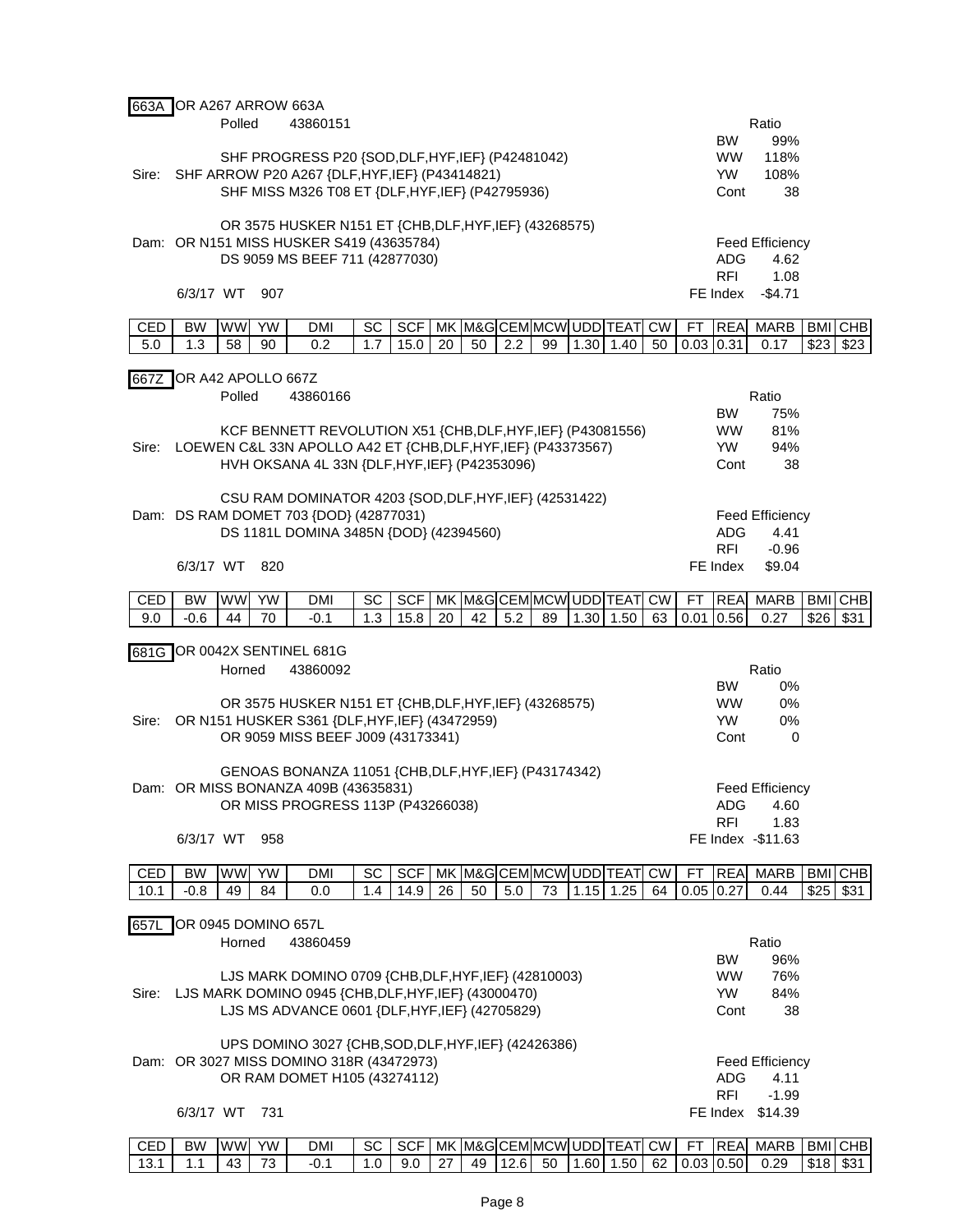| Horned<br>43860462<br>LJS MARK DOMINO 0709 {CHB, DLF, HYF, IEF} (42810003)<br>Sire: LJS MARK DOMINO 0945 {CHB, DLF, HYF, IEF} (43000470)<br>LJS MS ADVANCE 0601 {DLF, HYF, IEF} (42705829) | Ratio                                                           |
|--------------------------------------------------------------------------------------------------------------------------------------------------------------------------------------------|-----------------------------------------------------------------|
|                                                                                                                                                                                            |                                                                 |
|                                                                                                                                                                                            | 100%<br><b>BW</b>                                               |
|                                                                                                                                                                                            | <b>WW</b><br>92%                                                |
|                                                                                                                                                                                            | <b>YW</b><br>93%                                                |
|                                                                                                                                                                                            | 38<br>Cont                                                      |
|                                                                                                                                                                                            |                                                                 |
| UPS DOMINO 3027 {CHB, SOD, DLF, HYF, IEF} (42426386)                                                                                                                                       |                                                                 |
| Dam: OR 3027 MISS DOMINO 301R (43472948)                                                                                                                                                   | <b>Feed Efficiency</b>                                          |
| OR 3575 MISS ADV N122 (43266019)                                                                                                                                                           | ADG<br>4.31                                                     |
|                                                                                                                                                                                            | <b>RFI</b><br>2.11                                              |
| 6/3/17 WT<br>812                                                                                                                                                                           | FE Index -\$12.21                                               |
| <b>WW</b><br>SC<br><b>SCF</b><br>MK M&G CEM MCW UDD TEAT CW<br>CED<br><b>BW</b><br><b>YW</b><br><b>DMI</b>                                                                                 | <b>REA</b><br><b>FT</b><br><b>MARB</b><br><b>BMI</b><br>CHB     |
| 38<br>1.1<br>8.7<br>26<br>12.5<br>$1.50$ 1.50<br>13.7<br>1.0<br>68<br>0.0<br>45<br>48                                                                                                      | 59<br>$0.04$ 0.60<br>\$18<br>0.54<br>\$29                       |
|                                                                                                                                                                                            |                                                                 |
| OR RAM DOM H654<br>H654                                                                                                                                                                    |                                                                 |
| Horned<br>43860154                                                                                                                                                                         | Ratio                                                           |
|                                                                                                                                                                                            | 98%<br><b>BW</b>                                                |
| CJH L1 DOMINO 552 {SOD, DLF, HYF, IEF} (19538523)                                                                                                                                          | <b>WW</b><br>117%                                               |
| CSU RAM DOMINATOR 4203 {SOD, DLF, HYF, IEF} (42531422)<br>Sire:                                                                                                                            | 107%<br>YW.                                                     |
| CSU MISS JET DOMINO 2205 (42261578)                                                                                                                                                        | Cont<br>38                                                      |
|                                                                                                                                                                                            |                                                                 |
| OR 3575 HUSKER N151 ET {CHB, DLF, HYF, IEF} (43268575)                                                                                                                                     |                                                                 |
| Dam: OR N151 MISS HUSKER S427 (43640179)                                                                                                                                                   | <b>Feed Efficiency</b>                                          |
| OR 5216 MISS DOMINO R005 (43173352)                                                                                                                                                        | ADG<br>4.37                                                     |
|                                                                                                                                                                                            | <b>RFI</b><br>$-0.71$                                           |
| 6/3/17 WT<br>900                                                                                                                                                                           | FE Index<br>\$3.69                                              |
| <b>WW</b><br>SCF<br>MK M&G CEM MCW UDD TEAT CW<br>CED<br><b>BW</b><br><b>YW</b><br><b>DMI</b><br>SC                                                                                        | FT<br><b>REA</b><br><b>MARB</b><br><b>BMI CHB</b>               |
| 42<br>63<br>0.1<br>0.7<br>11.0<br>26<br>47<br>4.3<br>40<br>$1.20$ 1.30<br>11.6<br>$-0.1$                                                                                                   | \$18<br>49<br>0.02<br>0.30<br>0.23<br>\$23                      |
|                                                                                                                                                                                            |                                                                 |
| OR Z18 FAMOUS 668F<br>668F                                                                                                                                                                 |                                                                 |
| 43860116<br>Scurred                                                                                                                                                                        | Ratio                                                           |
|                                                                                                                                                                                            | 91%<br><b>BW</b>                                                |
| SHF PROGRESS P20 {SOD, DLF, HYF, IEF} (P42481042)                                                                                                                                          | <b>WW</b><br>103%                                               |
|                                                                                                                                                                                            |                                                                 |
| SHF MASTER PIECE P20 Z18 {CHB, DLF, HYF, IEF} (P43275434)<br>Sire:                                                                                                                         | 105%<br>YW.                                                     |
| SHF MAGGIE M326 X39 ET {DLF, HYF, IEF} (P43078260)                                                                                                                                         | Cont<br>38                                                      |
|                                                                                                                                                                                            |                                                                 |
| CSU RAM DOMINATOR 4203 {SOD, DLF, HYF, IEF} (42531422)                                                                                                                                     |                                                                 |
| Dam: OR RAM DOMET H407 (43635817)                                                                                                                                                          | <b>Feed Efficiency</b>                                          |
| OR 3027 MISS DOMINO 213R (43374235)                                                                                                                                                        | ADG<br>4.52                                                     |
|                                                                                                                                                                                            | <b>RFI</b><br>0.01                                              |
| 6/3/17 WT 869                                                                                                                                                                              | FE Index<br>\$2.47                                              |
|                                                                                                                                                                                            |                                                                 |
| SCF<br>MK M&G CEM MCW UDD TEAT CW<br><b>WW</b><br><b>YW</b><br>CED<br><b>BW</b><br><b>DMI</b><br>SC<br>7.5<br>$-0.5$<br>44<br>68<br>0.0<br>1.7<br>47<br>0.8<br>51                          | <b>REA</b><br><b>MARB</b><br><b>BMI CHB</b><br>FT<br>47<br>0.36 |
| 15.2<br>25<br>$1.20$ 1.30                                                                                                                                                                  | $-0.05$ 0.24<br>\$23<br>\$24                                    |
| G678 678 (U43860137)                                                                                                                                                                       |                                                                 |
| Polled<br>1/2 Red Angus                                                                                                                                                                    | Ratio                                                           |
|                                                                                                                                                                                            | <b>BW</b><br>110%                                               |
| SCHULER OMYGOODNESS 2121Z                                                                                                                                                                  | <b>WW</b><br>122%                                               |
| SCHULER GOOD TIME B009<br>Sire:                                                                                                                                                            | <b>YW</b><br>122%                                               |
| SOR BRASKA REBEL Z456                                                                                                                                                                      | Cont<br>38                                                      |
|                                                                                                                                                                                            |                                                                 |
| DS 1045 ADVANCE 3575N {CHB, DLF, HYF, IEF} (42394633)                                                                                                                                      |                                                                 |
| Dam: OR 3575 MISS ADVANCE N203 (43373909)                                                                                                                                                  | <b>Feed Efficiency</b>                                          |
| OR 5216 MISS DOMINO R905 (43068236)                                                                                                                                                        | <b>ADG</b><br>5.16                                              |
| 6/3/17 WT 1048                                                                                                                                                                             | <b>RFI</b><br>$-2.79$<br>FE Index \$24.20                       |

CED | BW |WW| YW | DMI | SC | SCF | MK |M&G|CEM|MCW| UDD|TEAT| CW | FT |REA| MARB |BMI |CHB 0.0 0.0 0.0 0 0 0.0 0.0 0.0 0 0.0 0 0.0 0 0.00 0.00 0.00 0.00 0.00 0.00 0.00 0.00 0.00 0.00 0.00 0.00 0.00 0.00